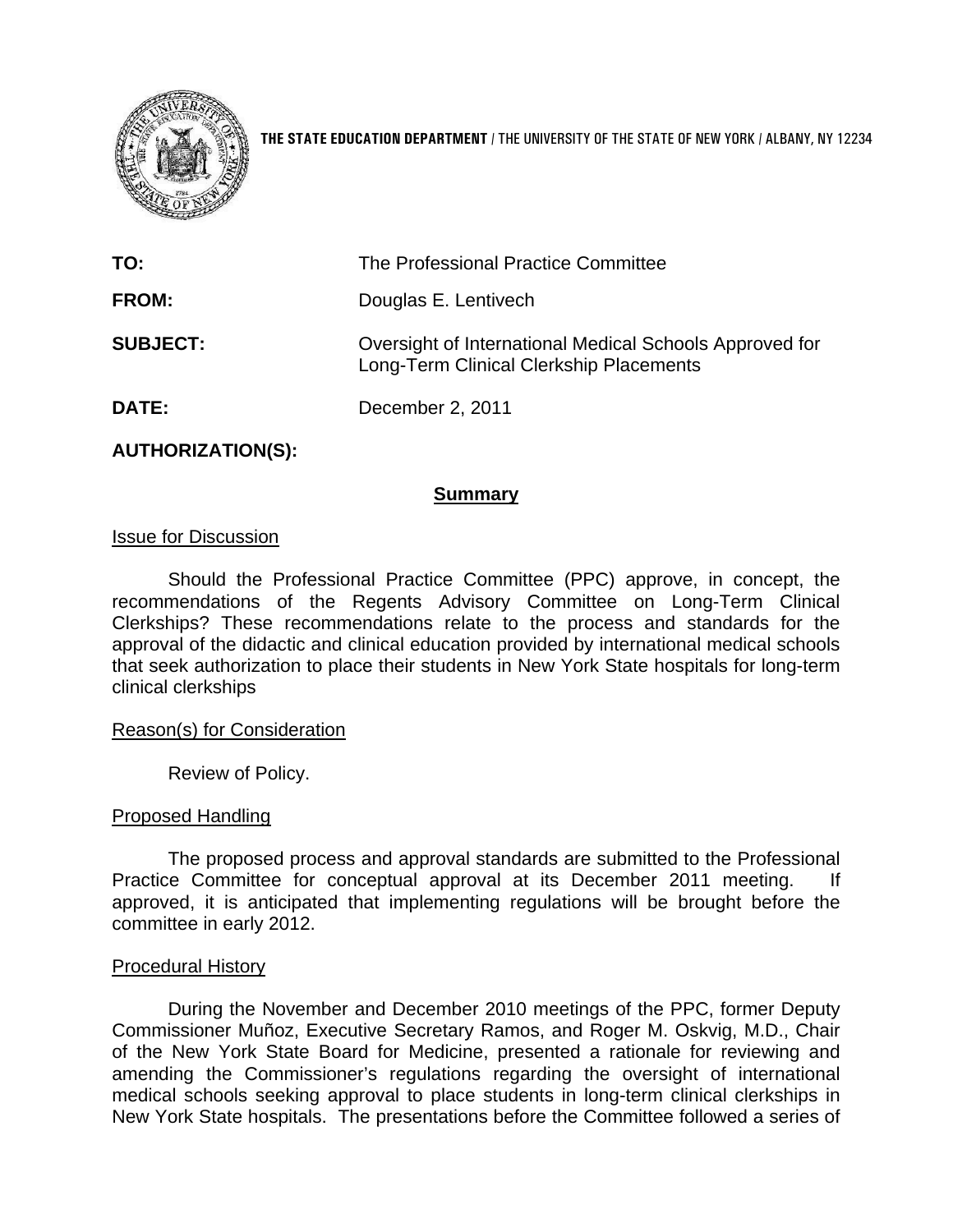discussions with the Study Group on International Medical Schools. At the January 2011 meeting of the PPC, options and recommendations for future action were presented for Regents consideration. In April 2011, the Board of Regents approved regulations to establish an Advisory Committee on Long-Term Clinical Clerkships. The membership of the committee was appointed effective July 1, 2011. The Committee, which was appointed by the Chancellor after consultation with the Board of Regents, includes representatives from the Board of Regents, the State Education Department the Department of Health, registered New York State medical schools, dual-campus international medical schools, hospitals that serve as clinical clerkship sites and physicians experienced in evaluating medical education. The regulations adopted in April 2011 define the duties of the Committee, including the development of standards and processes by which dual-campus international medical schools seeking authorization to operate in New York State would be evaluated.

### Background Information

When international medical schools seek to place their students in New York State hospitals to perform clinical clerkships of more than 12 weeks (long-term clinical clerkships), they must obtain departmental approval to do so in accordance with section 60.2 of the Commissioner's regulations. Currently, 14 international medical schools have been approved by the State Education Department to place students in long-term clinical clerkships in New York State. As noted in the recent discussions with the PPC, the regulations setting out the approval process were promulgated in 1981, and have not been amended since 1985. The Regents Advisory Committee on Long-Term Clinical Clerkships (hereinafter the "Advisory Committee") met three times in the fall of 2011 and unanimously approved recommendations for the Regents consideration that would update both the process and the approval standards (Attachments 1 and 2, respectively).

As recommended by the Advisory Committee, approval is based upon the applicant medical school's demonstration that it meets the standards contained in the New York State Approval Standards for International Medical Schools Seeking Long-Term Clinical Clerkships (hereinafter, the "Approval Standards") and the applicable NYS regulations. The foundation of the standards are built upon three principles: (1) the medical school is engaged in continual self-study, self-analysis, and quality improvement; (2) the medical education program has adequately prepared the medical student for clinical clerkships; and (3) the graduates of the medical school exhibit the general competencies of physicians prepared for the next stage of their training.

The Approval Standards recommended by the Advisory Committee contain criteria in the following categories:

- I. Institutional Setting
	- a. Governance and Administration
	- b. Academic Environment
- II. Educational Program for the Medical Degree
	- a. Educational Objectives
	- b. Structure
		- i. General Design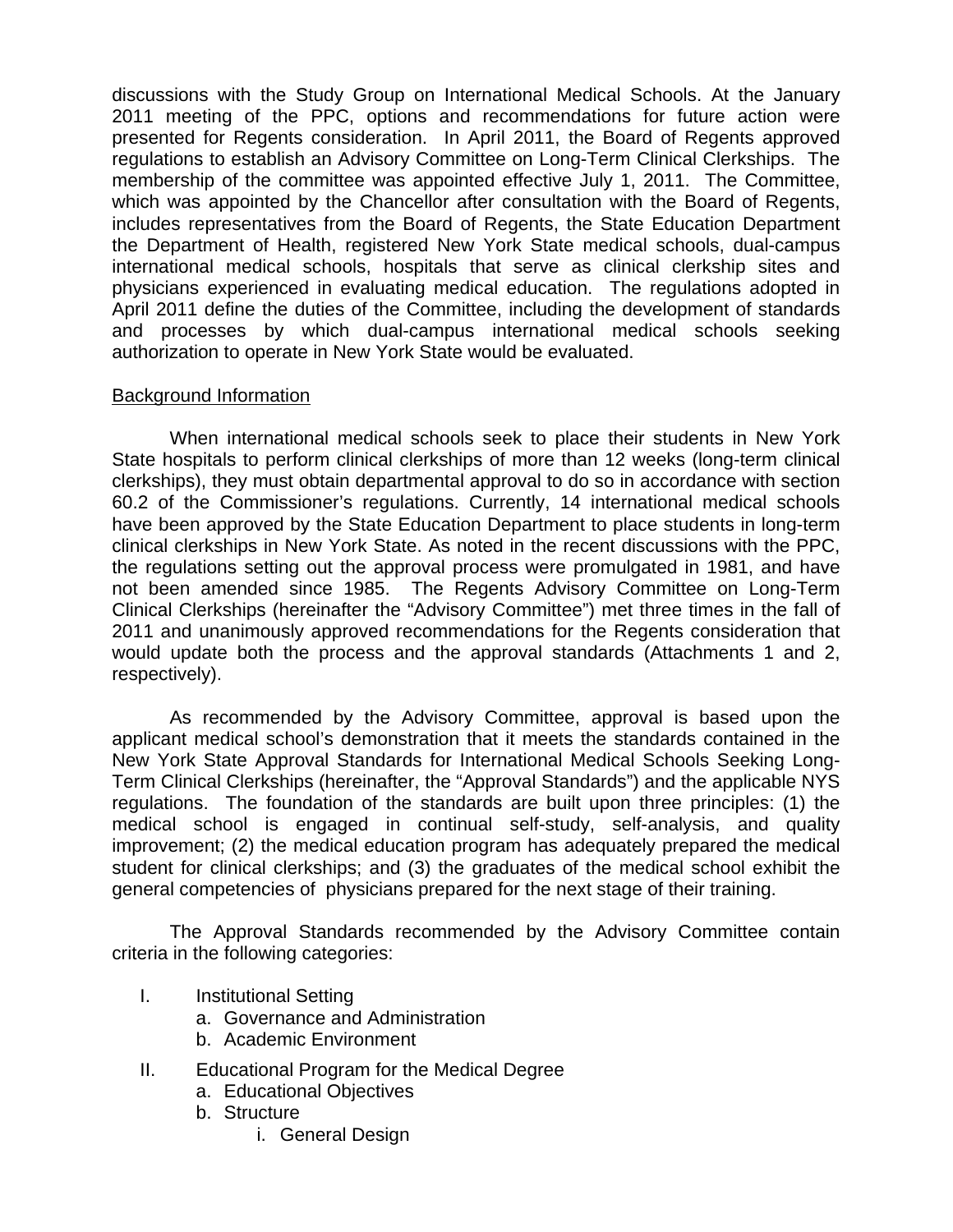- ii. Content
- c. Teaching and Evaluation
- d. Curriculum Management
	- i. Roles and Responsibilities
- e. Evaluation of Program Effectiveness
- III. Medical Students
	- a. Selection
	- b. Medical Student Services
		- i. Academic and Career Counseling
		- ii. Health Services and Personal Counseling
	- c. The Learning Environment
- IV. Faculty
- V. Educational Resources

 The Advisory Committee proposes the following process to determine whether a school meets the Approval Standards:

- 1. Each applicant will be required to submit a self-study.
- 2. At least two members of the Advisory Committee will review the application, each one independent of the other, each providing a report. The two members may request additional information from the school through the Executive Secretary of the Board of Medicine, who is responsible for generating any letters, correspondence, or reports throughout the process. The written reports will be given only to the Executive Secretary of the State Board for Medicine.
- 3. When the self-study is considered complete in that both Advisory Committee members assigned to review the application have determined that the self-study has adequately addressed all of the Approval Standards, a site visit will be scheduled.
- 4. Should the two Advisory Committee members assigned to review the application disagree as to the adequacy of the application, the reports will be presented to the full Advisory Committee for review and determination as to whether or not a site visit should be scheduled.
- 5. The State Board for Medicine will develop and maintain a list of qualified site visitors. The Advisory Committee will select an appropriate site review team of no less than three members from that list for each validation visit. Additional site visitors may be assigned if there are multiple training sites.
- 6. During the site visit, the medical program will be reviewed to validate the representations contained within the self-study. The medical program will bear the burden of demonstrating satisfactory compliance with the Approval Standards. Any standard that cannot be validated or appears to be noncompliant will be recorded as an observation.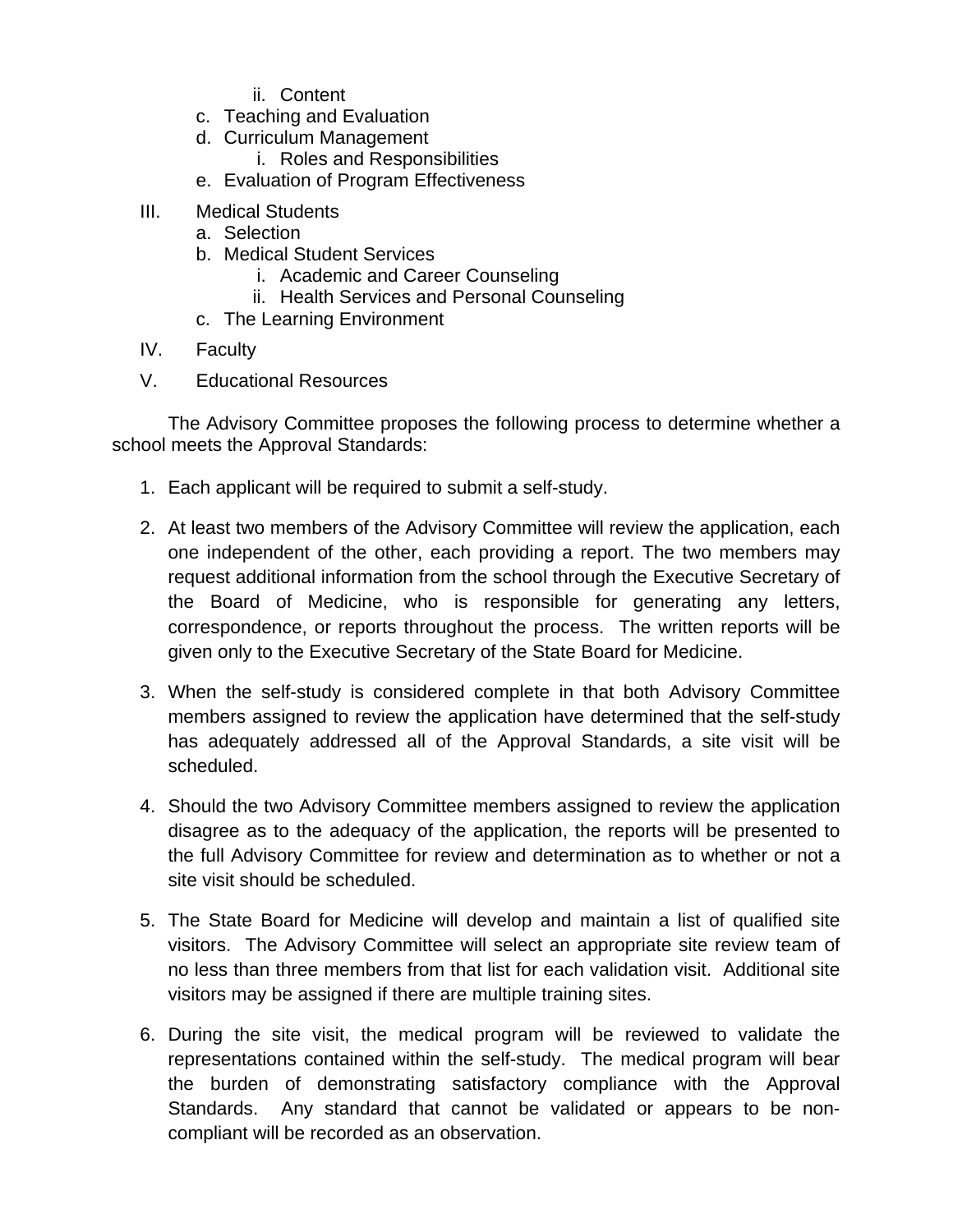- 7. The medical school will be provided with a copy of the observations within two weeks after the site visit, and the medical school will be given 30 days to respond. All site visit reports and responses must be completed no less than two months prior to the Advisory Committee meeting for which they are scheduled. Lateness will result in rescheduling for the next available meeting.
- 8. The Advisory Committee members who reviewed the self-study will be provided with the report of the site visit team and the institution's response, and, based on that information, will prepare a report to be presented to the Advisory Committee.
- 9. The Advisory Committee members will review all materials, with particular attention to recorded observations.
- 10. The Advisory Committee will make determinations with respect to compliance with the Approval Standards, and based on these findings, the Advisory Committee will make a recommendation to the Board of Regents on the appropriate disposition of a school's application. The recommendation will provide the rationale for the recommendation and will reflect majority and minority opinions. (The Advisory Committee recommends consideration of the adoption of two additional approval statuses beyond the approval or denial already in existence – "provisional" and "probationary".)
- 11. The Board of Regents will make the final determination on the application for approval.

### Recommendation

 It is recommended that the Board of Regents approve the above-described recommendations.

#### Timetable for Implementation

 If the PPC approves, in concept, the recommendations for the process and approval standards to be utilized in the approval of the didactic and clinical education provided by international medical schools that seek authorization to place their students in New York State hospitals for long-term clinical clerkships, staff will develop regulations implementing the process and approval standards, as described above, for submission to the Board of Regents in early 2012.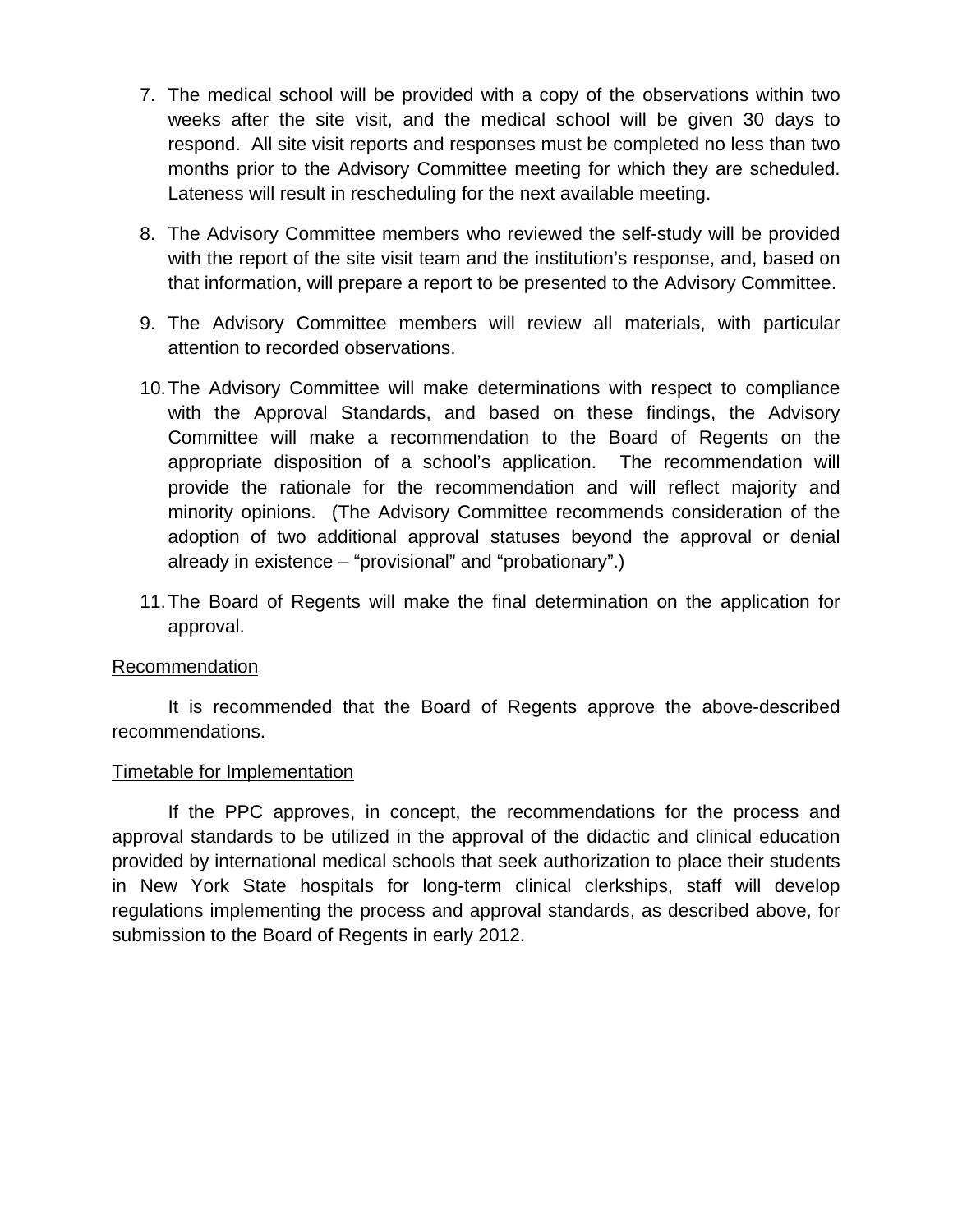# **APPROVAL STANDARDS**

# **I. INSTITUTIONAL SETTING**

IS-1. A medical school must be recognized by the appropriate civil authorities of the country in which the school is located as an acceptable educational program for physicians. (Commissioner's Regulations Section  $60.1(a)(2)$ )

*The institution must maintain in effect any charter, licenses or approvals required for it to function as a medical school in the jurisdiction in which it operates.* 

IS-2. An institution that offers a medical school must engage in a planning process that sets the direction for its program and results in measurable outcomes.

 *To ensure the ongoing vitality and successful adaptation of its medical school to the rapidly changing environment of academic medicine, the institution needs to establish periodic or cyclical institutional planning processes and activities. The institution must connect its learning outcomes assessment to its mission plans and objectives in order to continuously improve the quality of its medical education. Planning efforts that have proven successful typically involve the definition and periodic reassessment of both short-term and long term goals for accomplishment of the institutional mission. By framing goals in terms of measurable outcomes wherever circumstances permit, the institution can more readily track progress toward their achievement. The manner in which the institution engages in planning will vary according to available resources and local circumstances, but it should be able to document its vision, mission, and goals; evidence indicating their achievement; and strategies for periodic or ongoing reassessment of successes and unmet challenges.* 

## **A. Governance and Administration**

IS-3. The manner in which an institution that offers a medical school is organized, including the responsibilities and privileges of administrative officers, faculty, medical students, and committees must be promulgated in programmatic or institutional bylaws.

IS-4. There must be clear understanding of the authority and responsibility for matters related to the medical school among the chief official of the medical school, the faculty, and the parent institution.

IS-5. The chief official of a medical school must be qualified by education and experience to provide leadership in medical education, scholarly activity, and patient care.

# **B. Academic Environment**

IS-6. Medical students should have opportunities to learn in academic environments that permit interaction with students enrolled in other health professions, graduate, and professional degree programs and in clinical environments that provide opportunities for interaction with physicians in graduate medical education and continuing medical education programs.

*These academic, graduate medical education, and continuing medical education programs should contribute to the learning environment of the medical school. Periodic*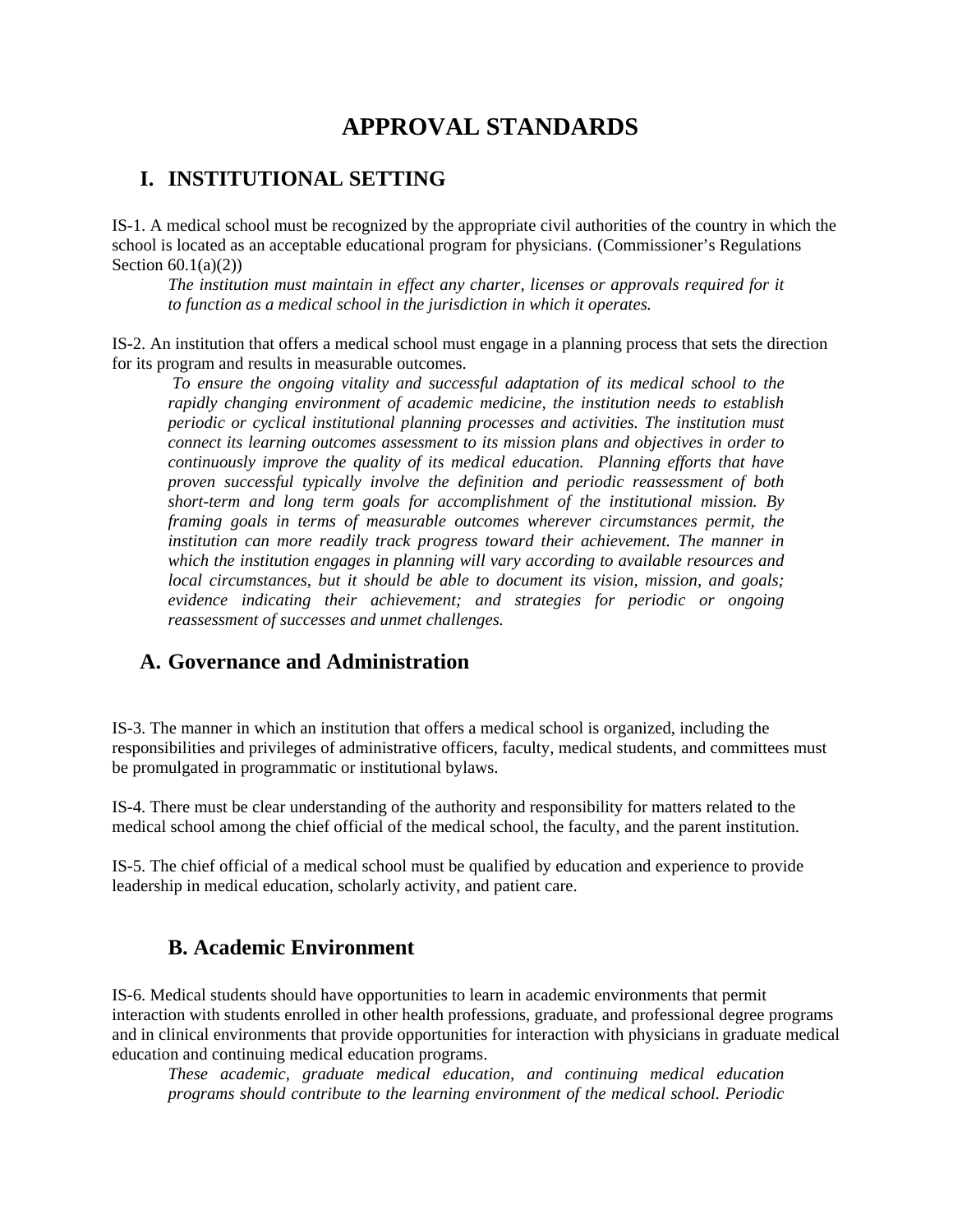*and formal review of these programs culminating in their accreditation by the appropriate accrediting bodies would provide evidence of their adherence to high standards of quality in education, research, and scholarship. Whenever appropriate, medical students would be able to participate in selected activities associated with these programs in order to facilitate achievement of their personal and professional goals.* 

#### **II. EDUCATIONAL PROGRAM FOR THE MEDICAL DEGREE**

#### **A. Educational Objectives**

ED-1. A medical school must have in place a system with central oversight to define the objectives of its program. The objectives must serve as guides for establishing curriculum content and provide the basis for evaluating the effectiveness of the program.

*Objectives for the medical school as a whole serve as statements of what students are*  expected to learn or accomplish during the course of the program. It is expected that the *objectives of the medical school will be formally adopted by the curriculum governance process and the faculty (as a whole or through its recognized representatives). Among those who should also exhibit familiarity with these objectives are the academic leadership of clinical affiliates who share in the responsibility for delivering the program.* 

ED-2. The objectives of a medical school must be stated in outcome-based terms that allow assessment of student progress in developing the competencies that the profession and the public expect of a physician.

*The objectives of the medical school are statements of the items of knowledge, skills, behaviors, and attitudes that medical students are expected to exhibit as evidence of their achievement. The educational objectives, along with their associated outcome measures, should reflect whether and how well graduates are developing these competencies as a basis for the next stage of their training. There are several widely recognized definitions of the knowledge, skills, behaviors, and attitudinal attributes appropriate for a physician, including those described in the AAMC's Medical School Objectives Project, the general competencies of physicians resulting from the collaborative efforts of the Accreditation Council for Graduate Medical Education (ACGME) and the American Board of Medical Specialties (ABMS), and the physician roles summarized in the CanMEDS 2005 report of the Royal College of Physicians and Surgeons of Canada.* 

ED-3. An institution that offers a medical school must have in place a system with central oversight to ensure that the faculty define the types of patients and clinical conditions that medical students must encounter, the appropriate clinical setting for the educational experiences, and the expected level of medical student responsibility. The faculty must monitor medical student experiences and modify them as necessary to ensure that the objectives of the medical school are met.

*The institution that offers a medical school is required to establish a system to specify the types of patients or clinical conditions that medical students must encounter and to monitor and verify the medical students' experiences with patients so as to remedy any identified gaps. The system must ensure that all medical students have the required experiences. For example, if a medical student does not encounter patients with a particular clinical condition (e.g., because it is seasonal), the medical student should be able to remedy the gap by a simulated experience) or in another clerkship. When clerkships/clerkship rotations in a given discipline are provided at multiple instructional sites, compliance with this standard may be linked to compliance with standard ED-9,*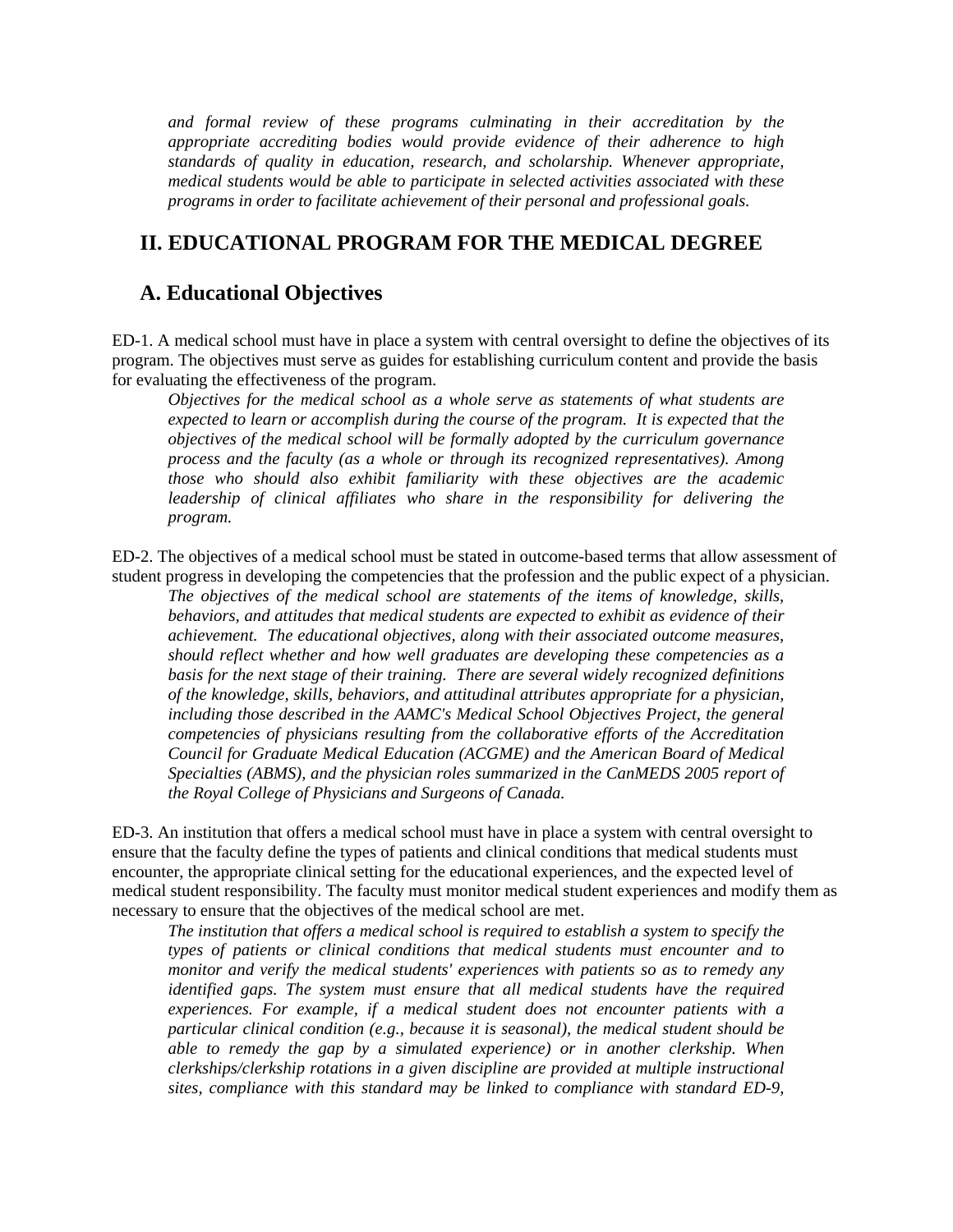which requires that the medical school demonstrate comparability of educational *experiences across instructional sites.*

ED-4. The objectives of a medical school must be made known to all medical students and to the faculty, residents, and others with direct responsibilities for medical student education and assessment. The school must to able to document compliance with this standard.

## **B. Structure**

## **1. General Design**

ED-5. A medical school must include at least 130 weeks of instruction.

ED-6. The curriculum of a medical school must provide a general professional education and prepare medical students for entry into graduate medical education in any discipline.

ED-7. A medical school must include instructional opportunities for active learning and independent study to foster the skills necessary for lifelong learning.

*It is expected that the methods of instruction and assessment used in courses and clerkships will provide medical students with opportunities to develop lifelong learning skills. These skills include self-assessment on learning needs; the independent identification, analysis, and synthesis of relevant information; and the appraisal of the credibility of information sources. Medical students should receive explicit experiences in using these skills, and they should be assessed and receive feedback on their performance.* 

ED-8. The curriculum of a medical school must incorporate the fundamental principles of medicine and its underlying scientific concepts; allow medical students to acquire skills of critical judgment based on evidence and experience; and develop medical students' ability to use principles and skills wisely in solving problems of health and disease. The medical school must develop clearly defined outcome measures to assure that students have acquired the skills of critical judgment and the ability to apply evidence in the solution of problems of health and disease.

ED-9. The curriculum of a medical school must include comparable educational experiences and equivalent methods of assessment across all instructional sites within a given discipline.

*Compliance with this standard requires that the educational experiences at all instructional sites be designed to achieve the same educational objectives. Course or clerkship length must be identical, unless a compelling reason exists for varying the*  length of the experience. The instruments and criteria used for medical student *assessment, as well as the policies for the determination of grades, should be the same at all instructional sites. The faculty who teach at all instructional sites should be sufficiently knowledgeable in the subject matter to provide effective instruction and have a clear understanding of the objectives of the educational experience and the assessment methods used to determine achievement of those objectives. Opportunities to enhance teaching and assessment skills should be available for faculty at all instructional sites. Although the types and frequency of problems or clinical conditions seen at each instructional site may vary, each course or clerkship/clerkship rotation must identify any core experiences needed to achieve its objectives and ensure that students receive sufficient exposure to such experiences. Similarly, although the proportion of time spent in inpatient and ambulatory settings may vary according to local circumstances, in such*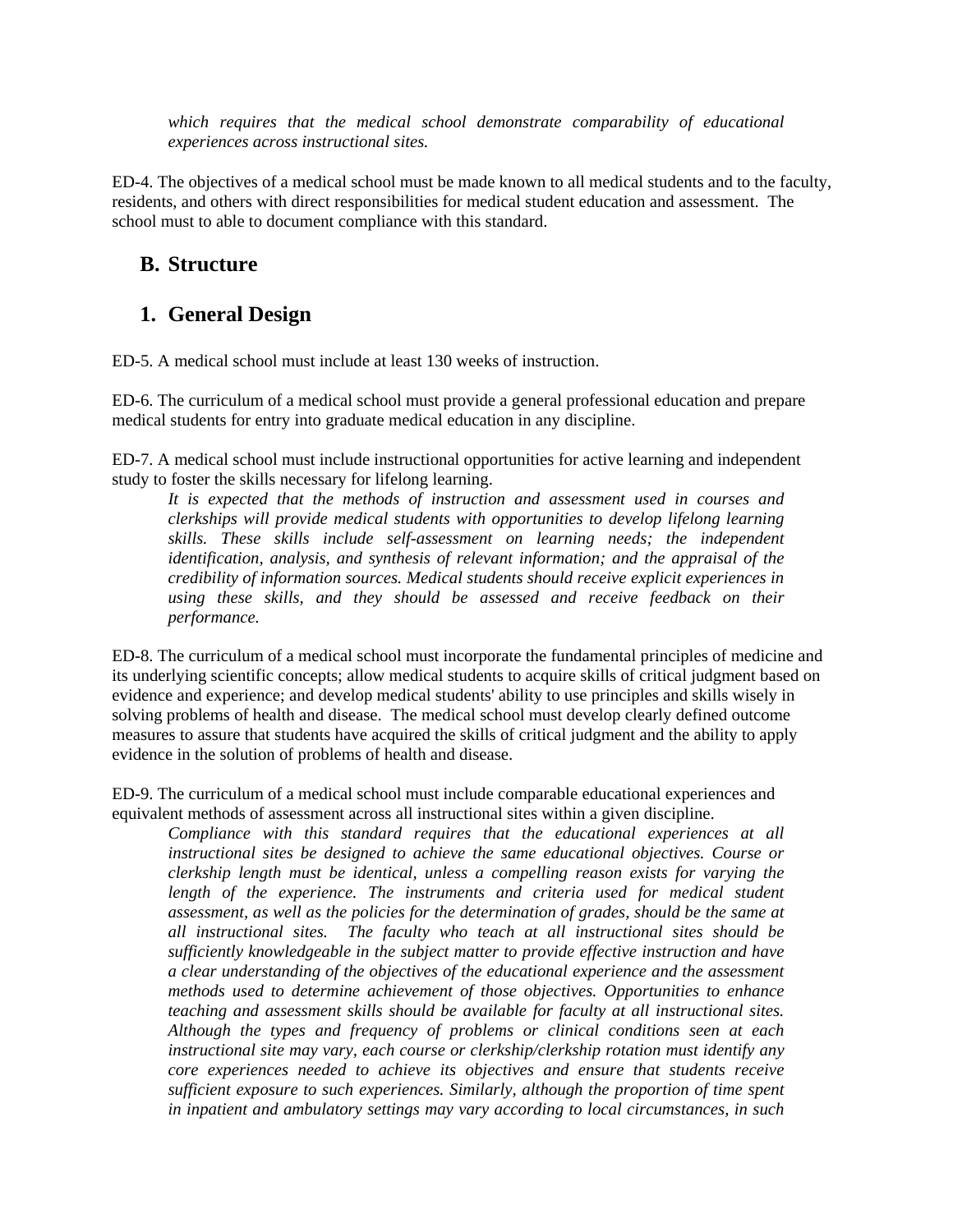*cases the course or clerkship/clerkship rotation director must ensure that limitations in learning environments do not impede the accomplishment of objectives. To facilitate the comparability of educational experiences and the equivalency of assessment methods, the course or clerkship/clerkship rotation director should orient all participants, both faculty and students, to the educational objectives and grading system used. This orientation can be accomplished through regularly scheduled meetings between the director of the course or clerkship/clerkship rotation and the directors at the various instructional sites that are used. The course and clerkship/clerkship rotation leadership should review medical students' evaluations of their experiences at all instructional sites to identify any persistent variations in educational experiences or assessment methods.* 

ED-10. An approved medical school must notify the New York State Education Department, when applicable, of any substantial change in the program including:

- Any change in ownership, governance, or leadership
- Plans for any major modification of its curriculum
- Any change of class size or total enrollment greater than 20% from the original application on file with the Department
- Any reasonably anticipated change of more than 10% in the number of students participating in long-term clinical clerkships in New York State as compared to the number of students participating in such clerkships at the time of the most recent approval review. Any change in existing hospital affiliation agreements or addition of new affiliation agreements.

*The notification should include the explicitly-defined goals of the change, the plans for implementation, and the methods that will be used to evaluate the results. Planning for curriculum change should consider the incremental resources that will be required, including physical facilities and space, faculty and resident effort, library facilities and operations, information management needs, and computer hardware. In view of the increasing pace of discovery of new knowledge and technology in medicine, the Education Department encourages innovation that will increase the efficiency and improve the effectiveness of medical education.* 

## **2. Content**

ED-11. The curriculum of a medical school must include current concepts in the basic and clinical sciences, including therapy and technology, changes in the understanding of disease, and the effects of social needs and demands on care.

ED-12. The curriculum of a medical school must include behavioral and socioeconomic subjects in addition to basic science and clinical disciplines.

ED-13. The curriculum of a medical school must include content from the biomedical sciences that supports students' mastery of the contemporary scientific knowledge, concepts, and methods fundamental to acquiring and applying science to the health of individuals and populations and to the contemporary practice of medicine.

*It is expected that the curriculum will be guided by clinically-relevant biomedical content from, among others, the disciplines that have been traditionally titled anatomy, biochemistry, genetics, immunology, microbiology, pathology, pharmacology, physiology, and public health sciences.*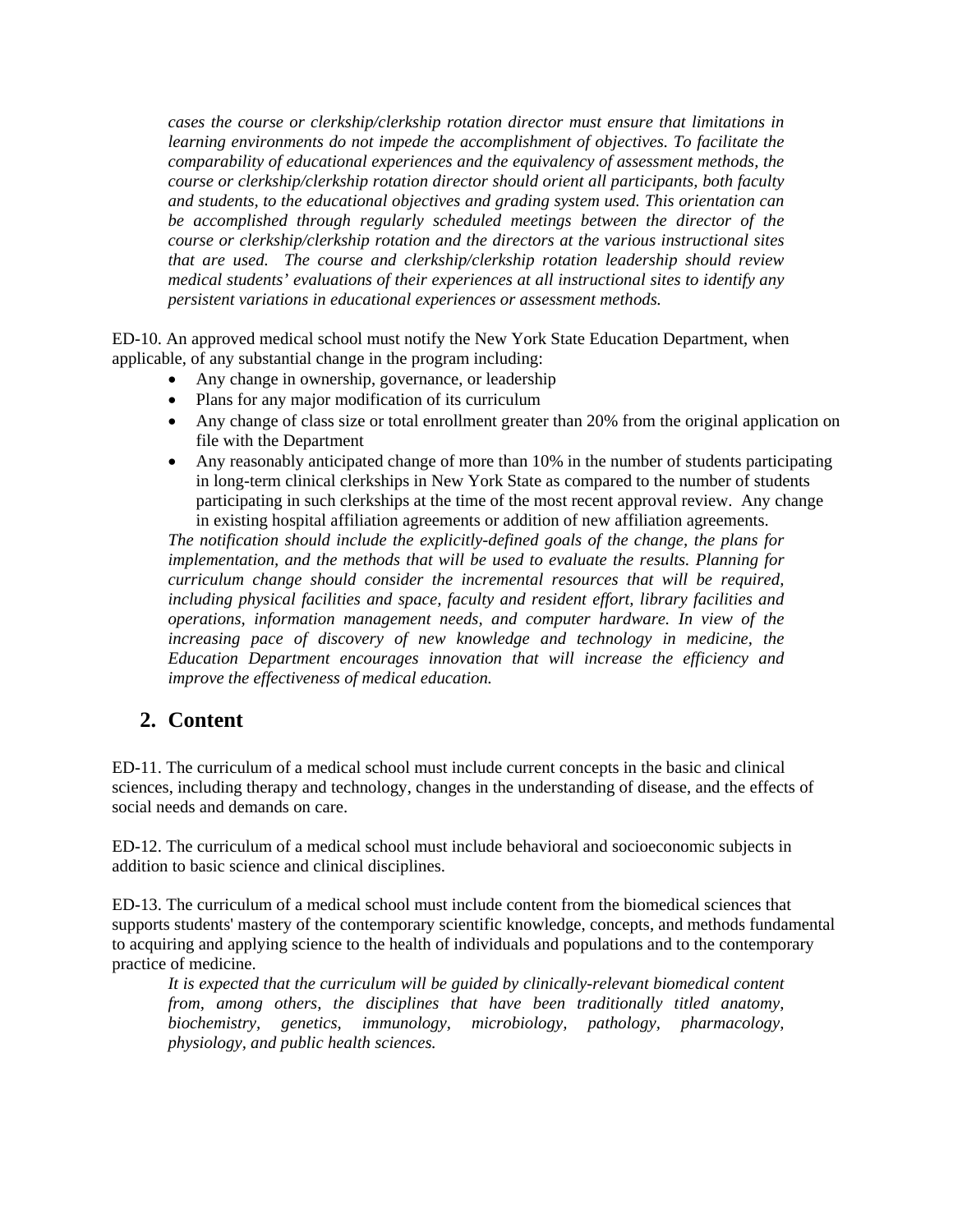ED-14. The curriculum of a medical school should include laboratory or other practical opportunities for the direct application of the scientific method, accurate observation of biomedical phenomena, and critical analysis of data.

*Opportunities in the curriculum could include hands-on or simulated (e.g., computerbased) exercises in which medical students either collect or use data to test and/or verify hypotheses or to address questions about biomedical principles and/or phenomena. The medical school should be able to identify the location in the curriculum where such exercises occur, the specific intent of the exercises, and how the exercises contribute to the objectives of the course and the ability to collect, analyze, and interpret data.* 

ED-15. The curriculum of a medical school must cover all organ systems, and include the important aspects of preventive, acute, chronic, continuing, rehabilitative, and end-of-life care.

ED-16. The curriculum of a medical school must include clinical experience in primary care.

ED-17. The curriculum of a medical school must include content and clinical experiences related to each phase of the human life cycle that will prepare students to recognize wellness, determinants of health, and opportunities for health promotion; recognize and interpret signs and symptoms of disease; develop differential diagnoses and treatment plans; and assist patients in addressing health-related issues involving all organ systems.

*It is expected that the curriculum will be guided by the contemporary content from and the clinical experiences associated with, among others, the disciplines and related subspecialties that have traditionally been titled family medicine, internal medicine, obstetrics and gynecology, pediatrics, preventive medicine, psychiatry, and surgery.* 

ED-18. A medical school must provide medical students with opportunities to pursue clinical experiences in both inpatient and outpatient settings. All clinical experiences, regardless of the setting in which they are undertaken, must be supervised by individuals appointed to the faculty of the medical school. The clinical experiences should provide the student with appropriate progressive responsibility.

ED-19. Educational opportunities must be available in a medical school in multidisciplinary content areas (e.g., emergency medicine, geriatrics) and in the disciplines that support general medical practice (e.g., diagnostic imaging, clinical pathology).

ED-20. The curriculum of a medical school must include specific instruction in communication skills as they relate to physician responsibilities, including communication with patients and their families, colleagues, and other health professionals.

ED-21. The curriculum of a medical school must prepare medical students for their role in addressing the medical consequences of common societal problems (e.g., provide instruction in the identification, diagnosis, prevention, appropriate reporting, and treatment of domestic violence and abuse).

ED-22. The faculty and medical students of a medical school must demonstrate an understanding of the manner in which people of diverse cultures and belief systems perceive health and illness and respond to various symptoms, diseases, and treatments.

*Instruction in the medical school should stress the need for medical students to be concerned with the total medical needs of their patients and the effects that social and cultural circumstances have on patients' health. To demonstrate compliance with this standard, the medical school should be able to document objectives relating to the development of skills in cultural competence, indicate the location in the curriculum*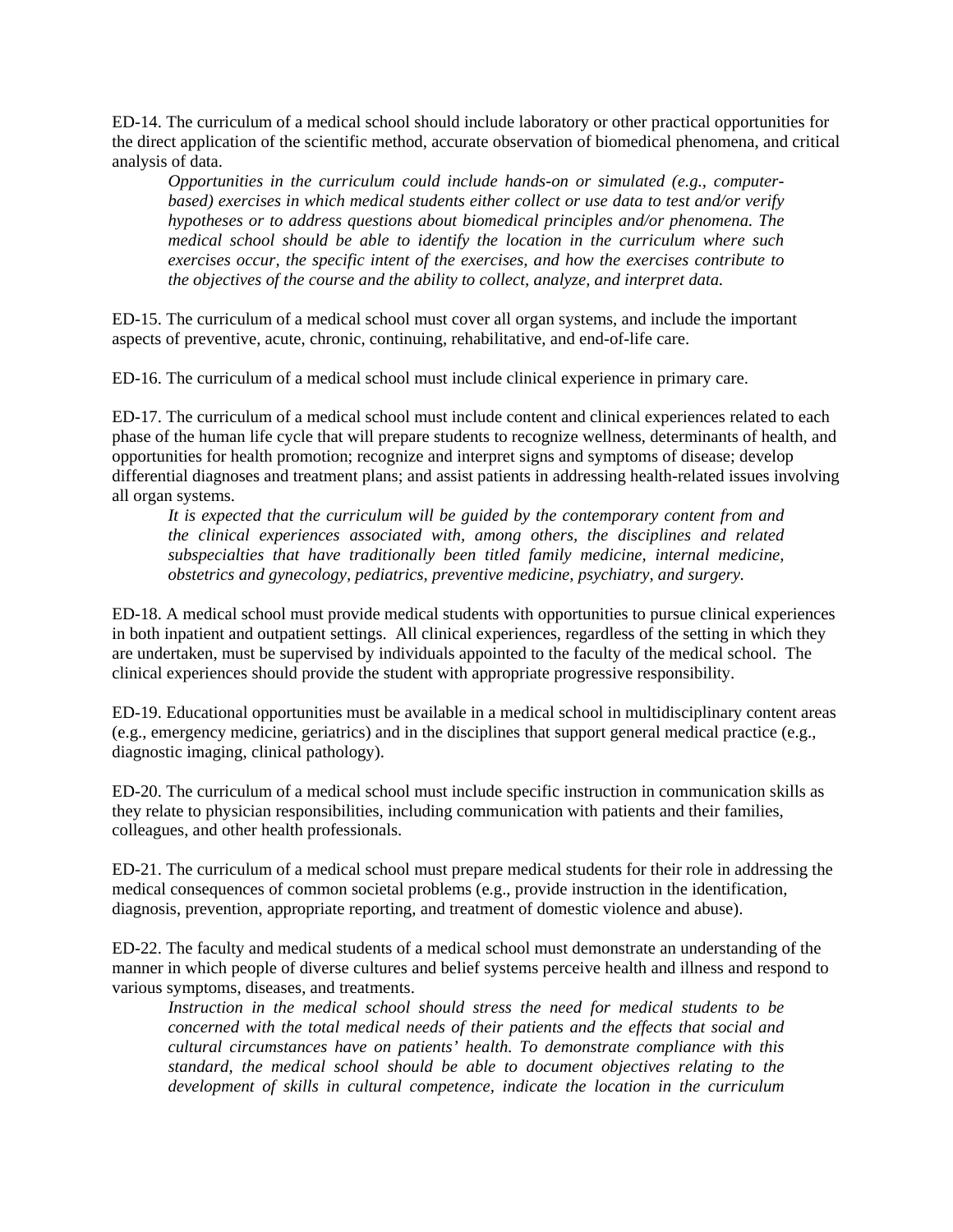*where medical students are exposed to such material, and demonstrate the extent to which the objectives are being achieved.* 

ED-23. Medical students in a medical school must learn to recognize and appropriately address gender and cultural biases in themselves, in others, and in the process of health care delivery.

*The objectives for instruction in the medical school should include medical student understanding of demographic influences on health care quality and effectiveness (e.g., racial and ethnic disparities in the diagnosis and treatment of diseases). The objectives should also address the need for self-awareness among medical students regarding any personal biases in their approach to health care delivery.* 

ED-24. A medical school must include instruction in medical ethics and human values and require its medical students to exhibit scrupulous ethical principles in caring for patients and in relating to patients' families and to others involved in patient care.

*The medical school should ensure that medical students receive instruction in appropriate medical ethics, human values, and communication skills before engaging in patient care activities. As students take on increasingly more active roles in patient care during their progression through the curriculum, adherence to ethical principles should be observed, assessed, and reinforced through formal instructional efforts. In medical student-patient interactions, there should be a means for identifying possible breaches of ethics in patient care, either through faculty or resident observation of the encounter, patient reporting, or some other appropriate method. The phrase "scrupulous ethical principles" implies characteristics that include honesty, integrity, maintenance of confidentiality, and respect for patients, patients' families, other students, and other health professionals. The program's educational objectives may identify additional dimensions of ethical behavior to be exhibited in patient care settings.* 

#### **C. Teaching and Evaluation**

ED-25. Physicians who supervise or teach medical students, and other professionals who serve as teachers or preceptors, must be familiar with the educational objectives of the course or clerkship and be prepared for their roles in teaching and assessment.

*The minimum expectations for achieving compliance with this standard are that: (a) preceptors or instructors receive a copy of the course or clerkship/clerkship rotation objectives and clear guidance from the course or clerkship/clerkship rotation director about their roles in teaching and assessing medical students and (b) the institution and/or its relevant departments provide resources (e.g., workshops, resource materials) to enhance the teaching and assessment skills of preceptors and instructors. There should be central monitoring of the level of participation in activities to enhance their teaching and assessment skills. There should be formal evaluation of the teaching and assessment skills of preceptors and instructors, with opportunities provided for remediation if their performance is inadequate. Evaluation methods could include direct observation by faculty, feedback from medical students through course and clerkship/clerkship rotation evaluations or focus groups, or any other suitable method.* 

ED-26. A medical school must have a system in place for the assessment of medical student achievement throughout the program that employs a variety of measures of knowledge, skills, behaviors, and attitudes. *Assessments of medical student performance should measure the retention of factual knowledge; the development of the skills, behaviors, and attitudes needed in subsequent medical training and practice; and the ability to use data appropriately for solving problems commonly encountered in*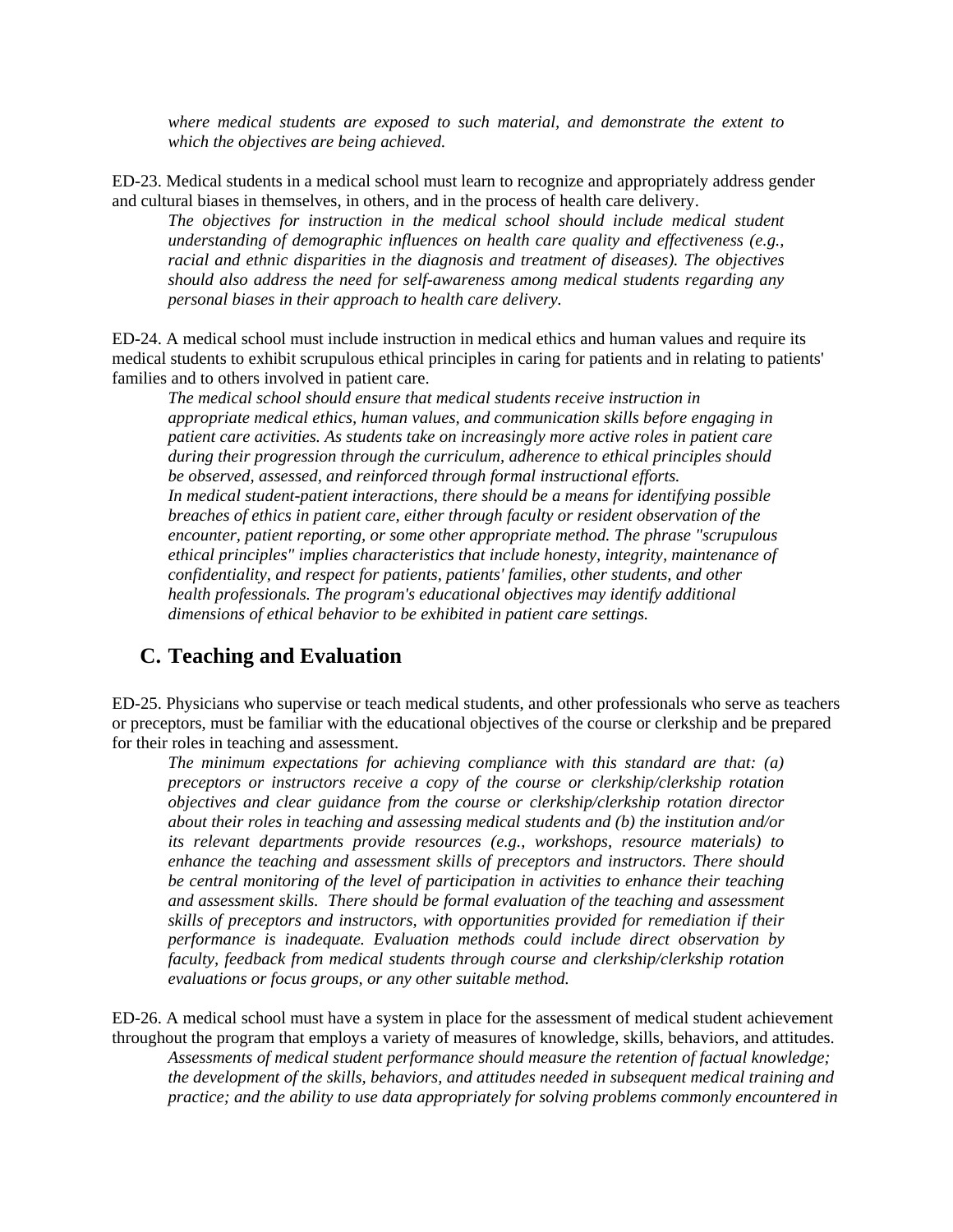*medical practice. The system of assessment, including the format and frequency of examinations, should support the goals, objectives, processes, and expected outcomes of the curriculum.* 

ED-27. A medical school must include ongoing assessment activities that ensure that medical students have acquired and can demonstrate on direct observation the core clinical skills, behaviors, and attitudes that have been specified in the program's educational objectives.

ED-28. A medical school must include ongoing assessment of medical students' problem solving, clinical reasoning, decision making, and communication skills.

ED-29. The faculty of each discipline should set standards of achievement in that discipline and contribute to the setting of such standards in interdisciplinary and inter-professional learning experiences, as appropriate. The standards of achievement identified within any discipline must be consistent across all sites in which that discipline is taught.

ED-30. The directors of all courses and clerkships in a medical school must design and implement a system of fair and timely formative and summative assessment of medical student achievement in each course and clerkship/clerkship rotation.

*Faculty of the medical school directly responsible for the assessment of medical student performance should understand the uses and limitations of various test formats, the purposes and benefits of criterion-referenced vs. norm-referenced grading, reliability and validity issues, formative vs. summative assessment, and other factors associated with effective educational assessment.* 

*In addition, the chief academic officer, curriculum leaders, and faculty of the medical school should understand, or have access to individuals who are knowledgeable about, methods for measuring medical student performance. The medical school should provide opportunities for faculty members to develop their skills in such methods.* 

*An important element of the medical school's system of assessment should be to ensure the timeliness with which medical students are informed about their final performance in courses and clerkships/clerkship rotations. In general, final grades should be available within four to six weeks of the end of a course or clerkship/clerkship rotation.* 

ED-31. Each medical student in a medical school should be assessed and provided with formal feedback early enough during each required course or clerkship to allow sufficient time for remediation.

*Although a course or clerkship/clerkship rotation that is short in duration (e.g., less than four weeks) may not have sufficient time to provide a structured formative assessment, it should provide alternate means (e.g., self-testing, teacher consultation) that will allow medical students to measure their progress in learning.* 

ED-32. A narrative description of medical student performance in a medical school, including noncognitive achievement, should be included as a component of the assessment in each required course and clerkship whenever teacher-student interaction permits this form of assessment.

## **D. Curriculum Management**

### **1. Roles and Responsibilities**

ED-33. There must be integrated institutional responsibility in a medical school for the overall design, management, and evaluation of a coherent and coordinated curriculum.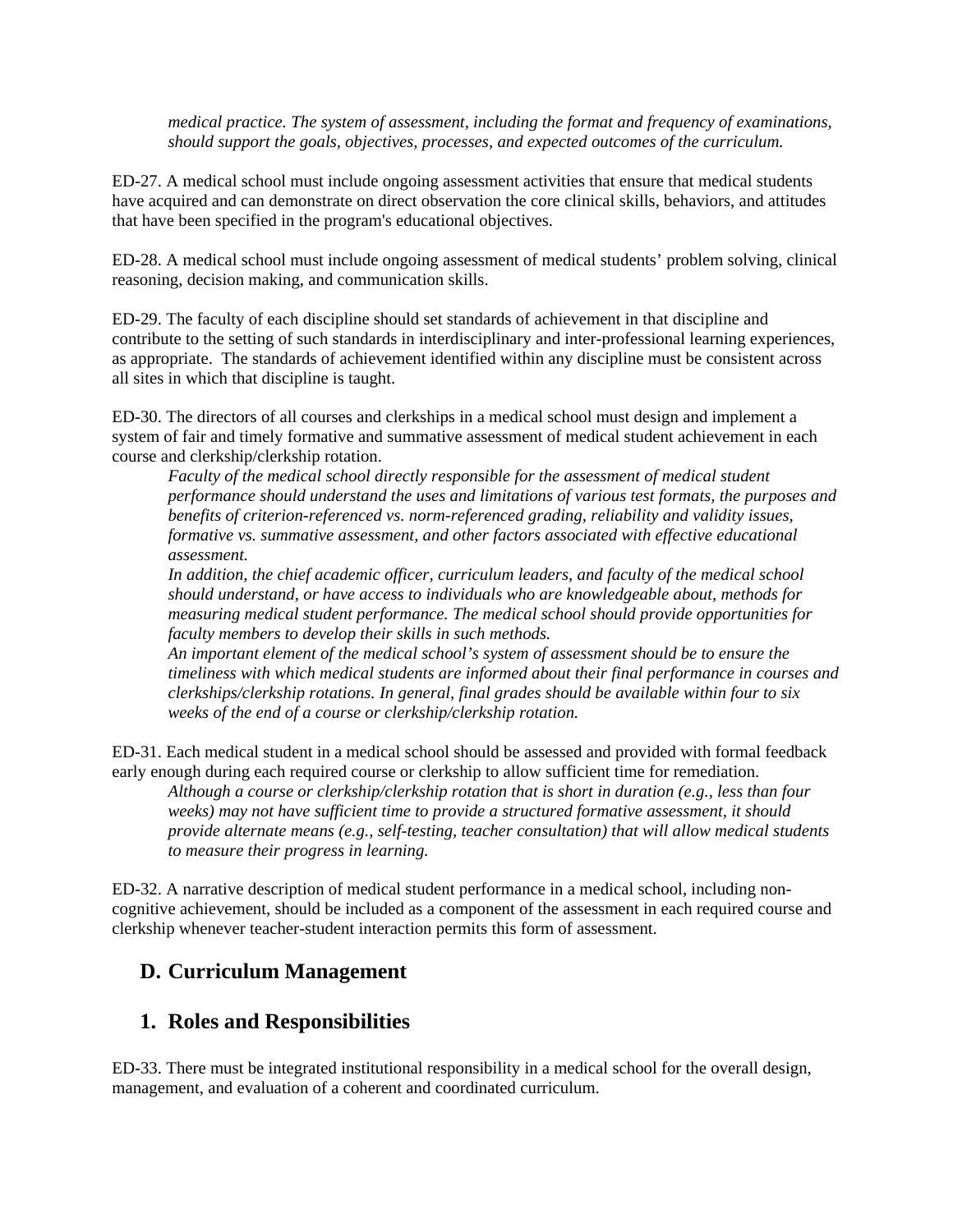*The phrase "integrated institutional responsibility" implies that an institutional body (commonly a curriculum committee) will oversee the medical school as a whole. An effective central curriculum authority will exhibit the following characteristics:* 

*-Expertise in curricular design, pedagogy, and evaluation methods.* 

*-Empowerment, through bylaws or decanal mandate, to work in the best interests of the institution without regard for parochial or political influences or departmental pressures. The phrase "coherent and coordinated curriculum" implies that the medical school as a whole will be designed to achieve its overall educational objectives. Evidence of coherence and coordination includes the following characteristics:* 

*-Logical sequencing of the various segments of the curriculum.* 

*-Content that is coordinated and integrated within and across the academic periods of study (i.e., horizontal and vertical integration).* 

*-Methods of pedagogy and medical student assessment that are appropriate for the achievement of the program's educational objectives.* 

*Curriculum management signifies leading, directing, coordinating, controlling, planning, evaluating, and reporting. Evidence of effective curriculum management includes the following characteristics:* 

- *Evaluation of program effectiveness by outcomes analysis, using national norms of accomplishment as a frame of reference.* 

-*Monitoring of content and workload in each discipline, including the identification of omissions and unplanned redundancies.* 

-*Review of the stated objectives of each individual course and clerkship (or, in Canada, clerkship rotation), as well as the methods of pedagogy and medical student assessment, to ensure congruence with programmatic educational objectives.* 

*-Minutes of the curriculum committee meetings and reports to the faculty governance and deans should document that such activities take place and should report on the committee's findings and recommendations.* 

ED-34. Under the guidance of a central authority, the faculty of a medical school must be responsible for the detailed design and implementation of the components of the curriculum.

*Faculty members' responsibilities for the medical school include, at a minimum, the development of specific course or clerkship objectives, selection of pedagogical and assessment methods appropriate for the achievement of those objectives, ongoing review and updating of content, and evaluation of course, clerkship/clerkship rotation, and teacher quality.* 

ED-35. The objectives, content, and pedagogy of each segment of a medical school's curriculum, as well as of the curriculum as a whole, must be designed by and subject to periodic review and revision by the program's faculty.

ED-36. A faculty committee of a medical school must be responsible for monitoring the curriculum, including the content taught in each discipline, so that the program's educational objectives will be achieved.

*The committee, working in conjunction with the chief academic officer, should ensure that each academic period of the curriculum maintains common standards for content. Such standards should address the depth and breadth of knowledge required for a general professional education, the currency and relevance of content, and the extent of redundancy needed to reinforce learning of complex topics. The final year should complement and supplement the curriculum so that each medical student will acquire appropriate competence in general medical care regardless of subsequent career specialty.*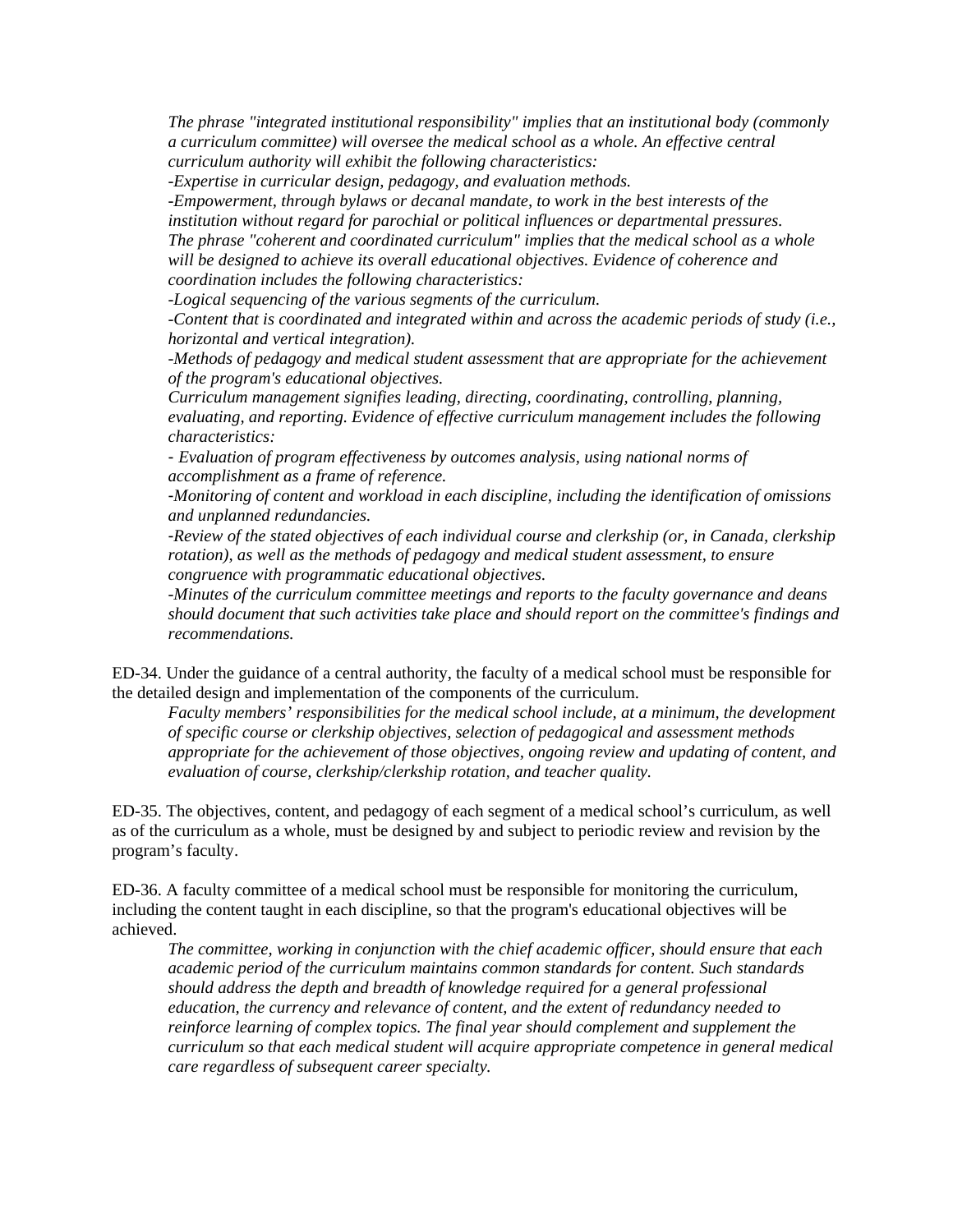ED-37. The committee responsible for the curriculum at a medical school, along with the program's administration and leadership, must develop and implement policies regarding the amount of time medical students spend in required activities, including the total number of hours medical students are required to spend in clinical and educational activities during clinical clerkships

ED-38. The chief academic officer of a medical school must be responsible for the conduct and quality of the educational program and for ensuring the adequacy of faculty at all instructional sites.

ED-39. The principal academic officers at each instructional site of a medical school must be administratively responsible to the program's chief academic officer.

ED-40. The faculty in each discipline at all instructional sites of a medical school must be functionally integrated by appropriate administrative mechanisms.

*The medical school should be able to demonstrate the means by which faculty at each instructional site participate in and are held accountable for medical student education that is consistent with the objectives and performance expectations established by the course or clerkship leadership. Mechanisms to achieve functional integration may include regular meetings or electronic communication, periodic visits to all instructional sites by the course or clerkship rotation leadership, and sharing of student assessment data, course or clerkship/clerkship rotation evaluation data, and other types of feedback regarding faculty performance of their educational responsibilities.* 

ED-41. A medical school must have a single standard for the promotion and graduation of medical students across all instructional sites.

ED-42. A medical school must assume ultimate responsibility for the selection and assignment of all medical students to all instructional sites or educational tracks. There must be a process whereby a medical student with an appropriate rationale can request an alternative assignment when circumstances allow for it.

*A medical school having multiple instructional sites or distinct educational tracks is responsible for determining the specific instructional site or track for each medical student. That responsibility should not preclude medical students from obtaining alternative assignments if appropriate reasons are given (e.g., demonstrable economic or personal hardship) and if the educational activities and resources involved allow for such reassignment. It is understood, however, that movement among campuses may not be possible (e.g., because the instructional sites may offer different curricular tracks).* 

ED-43. In a medical school, medical students assigned to each instructional site should have the same rights and receive the same support services.

### **E. Evaluation of Program Effectiveness**

ED-44. A medical school must collect and use a variety of outcome data, including accepted norms of accomplishment, to demonstrate the extent to which its educational objectives are being met.

*The medical school should collect outcome data on medical student performance, both during program enrollment and after program completion, appropriate to document the achievement of the program's educational objectives. The kinds of outcome data that could serve this purpose include performance on national licensure examinations, performance in courses and clerkships and other internal measures related to educational program objectives, academic progress and program completion rates, acceptance into residency programs, and assessments by graduates*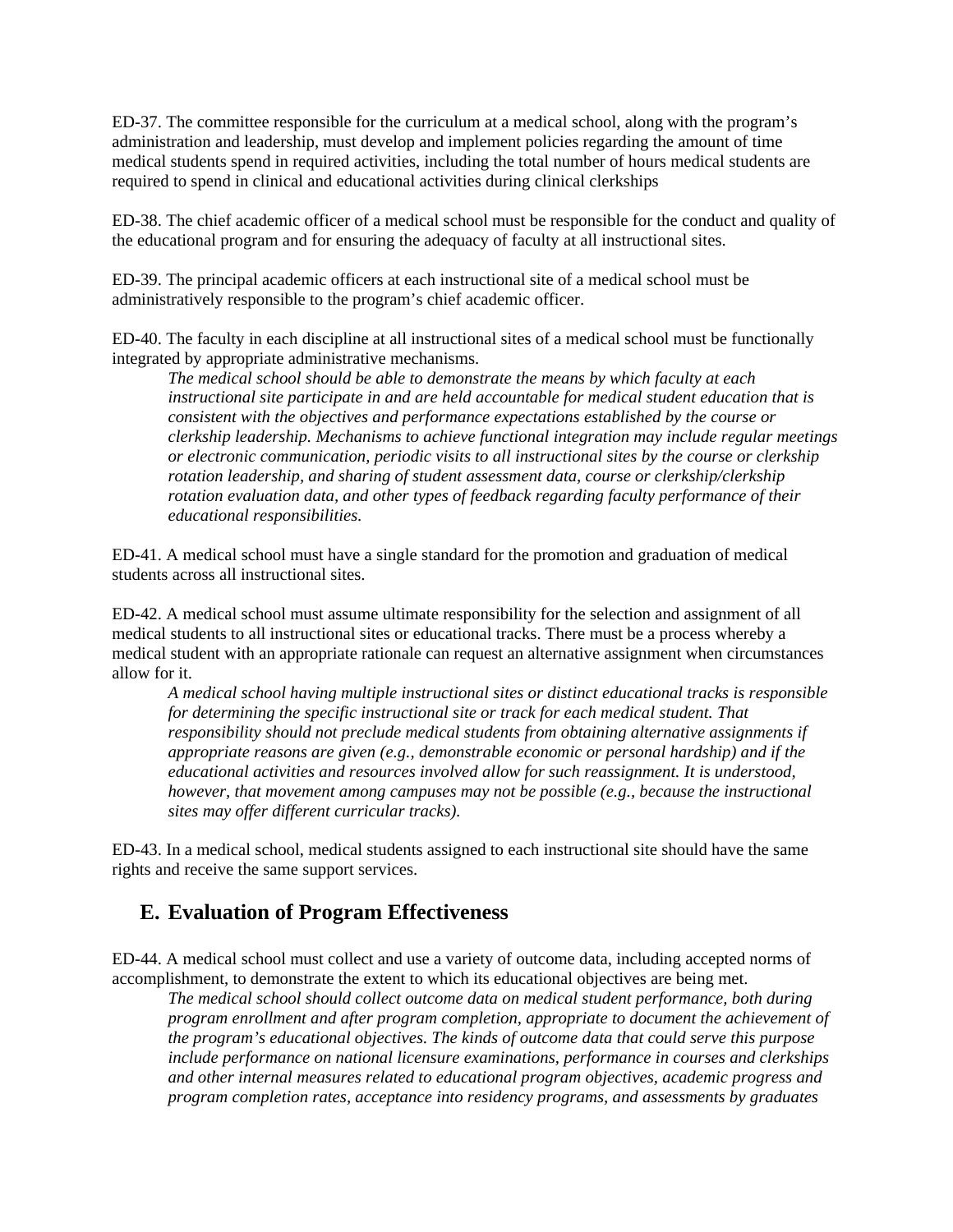*and residency directors of graduates' preparation in areas related to medical school objectives, including the professional behavior of its graduates.* 

ED-45. The planning processes must incorporate formative and summative reviews of student achievement.

*Strategic planning is essential to ensure the quality of the medical school. An assessment program should be an ongoing, systematic process that provides the means for assessing student achievement, program effectiveness, and opportunities for improvement.* 

ED-46. In evaluating program quality, a medical school must consider medical student evaluations of their courses, clerkships and teachers, as well as a variety of other measures.

*It is expected that the medical school will have a formal process to collect and use information from medical students on the quality of courses and clerkships/clerkship rotations. The process could include such measures as questionnaires (written or online), other structured data collection tools, focus groups, peer review, and external evaluation.* 

# **III. MEDICAL STUDENTS**

## **A. Selection**

MS-1. The faculty of an institution that offers a medical school must develop criteria, policies, and procedures for the selection of medical students that are readily available to potential and current applicants and their collegiate advisors.

MS-2. To ensure an institution that offers a medical school meets its missions and goals, the institution must tie its admissions process to the outcome performance of its graduates.

MS-3. A medical school must select for admission medical students who possess the intelligence, integrity, and personal and emotional characteristics necessary for them to become effective physicians.

MS-4. A medical school's catalog, other printed informational materials, or on its website must publish, at least every other year, information on policies and procedures on academic standards, grading, attendance, tuition fees, refund policy, student promotion; retention; graduation; academic freedom; students' rights and responsibilities, including a grievance policy and appeal procedures; program's criteria for selecting students for admission and describe the application and admission processes, and other information pertinent to the student body.

MS-5. A medical school must ensure that any medical student visiting for clinical clerkship rotations and electives demonstrates qualifications comparable to those of the medical students he or she would join in those experiences.

# **B. Medical Student Services**

# **1. Academic and Career Counseling**

MS-6. A medical school must have an effective system of academic advising for medical students that integrates the efforts of faculty members, course directors, and student affairs officers with its counseling and tutorial services.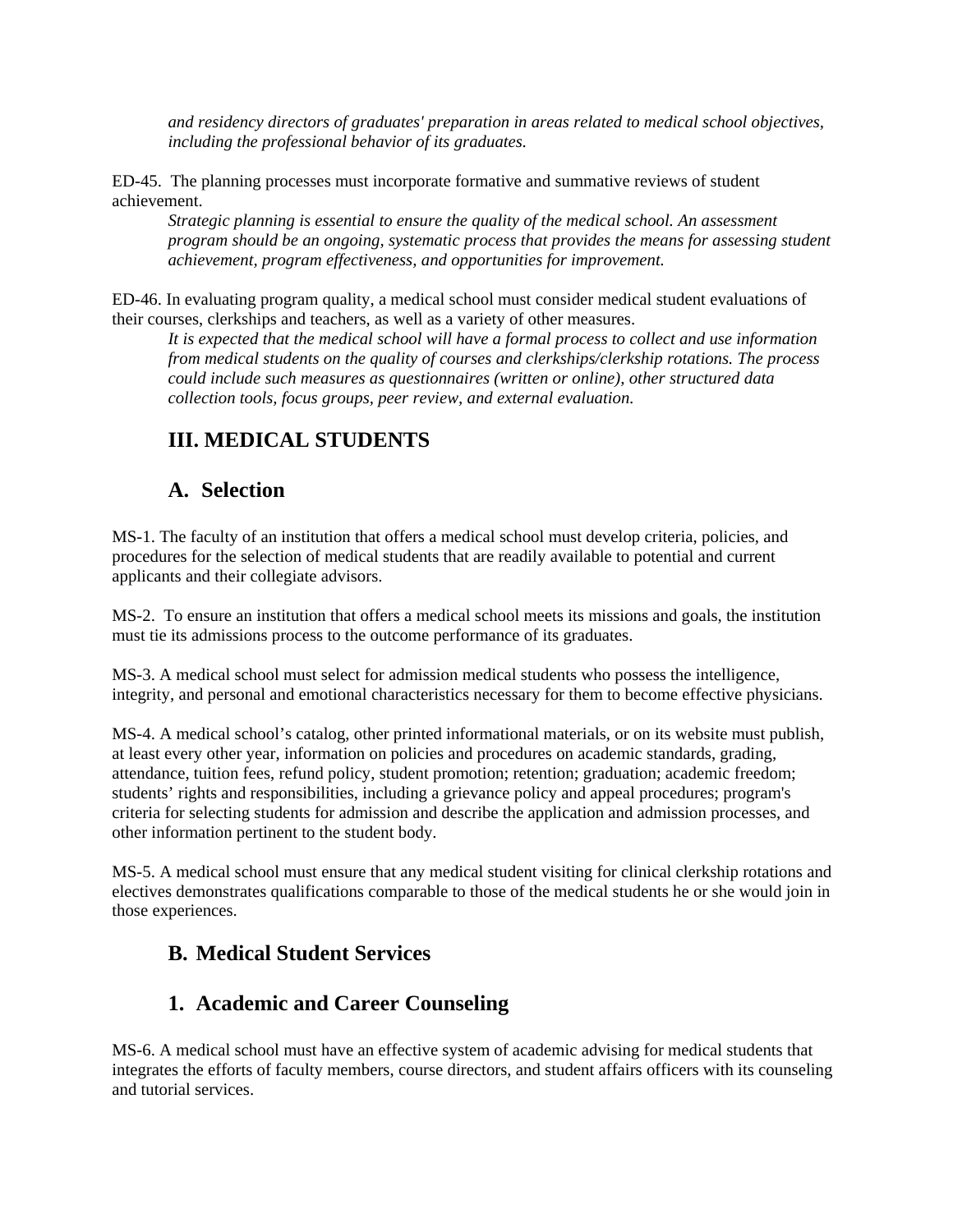*There should be formal mechanisms at the medical school for medical student mentoring and advocacy at each instructional site. The roles of various participants in the advisory system should be defined and disseminated to all medical students. A medical student should have the option of obtaining advice about academic issues or academic counseling from individuals who have no role in making promotion or assessment decisions about him or her.* 

MS-7. If a medical student at a medical school is permitted to take electives at another medical school or institution, there should be a centralized system in the dean's office at the home program to review the proposed extramural electives prior to approval and to ensure the return of a performance assessment by the host program.

# **2. Health Services and Personal Counseling**

MS-8. A medical school must have an effective system of personal counseling for its medical students that includes programs to promote the well-being of medical students and facilitate their adjustment to the physical and emotional demands of medical education.

MS-9. A medical school must follow accepted guidelines in determining the health status and immunization requirements for its medical students in accordance with New York State and CDC guidelines.

# **C. The Learning Environment**

MS-10: A medical school must ensure that its learning environment promotes the development of explicit and appropriate professional attributes in its medical students (i.e., attitudes, behaviors, and identity).

*The medical school, including its faculty, staff, medical students, residents, and affiliated instructional sites, shares responsibility for creating an appropriate learning environment. The learning environment includes both formal learning activities and the attitudes, values, and informal "lessons" conveyed by individuals who interact with the medical student. These mutual obligations should be reflected in agreements (e.g., affiliation agreements) at the institutional and/or departmental levels. It is expected that a medical school will define the professional attributes it wishes its medical students to develop in the context of the program's mission and the community in which it operates. Such attributes should also be promulgated to the faculty and staff of the medical school. As part of their formal training, medical students should learn the importance of demonstrating the attributes of a professional and understand the balance of privileges and obligations that the public and the profession expect of a physician. Examples of professional attributes are available from such resources as the American Board of Internal Medicine's Project Professionalism or the AAMC's Medical School Objectives Project. The medical school and its faculty, staff, medical students, and residents should also regularly evaluate the learning environment to identify positive and negative influences on the maintenance of professional standards and conduct and develop appropriate strategies to enhance the positive and mitigate the negative influences. The program should have suitable mechanisms available to identify and promptly correct recurring violations of professional standards.* 

MS-11. A medical school must define and publicize the standards of conduct for the faculty student relationship and develop written policies for addressing violations of those standards.

*The standards of conduct need not be unique to the medical school; they may originate from other sources (e.g., the parent institution). Mechanisms for reporting violations of these standards (e.g., incidents of harassment or abuse) should ensure that the violations can be registered and investigated without fear of retaliation. The medical school's policies also should*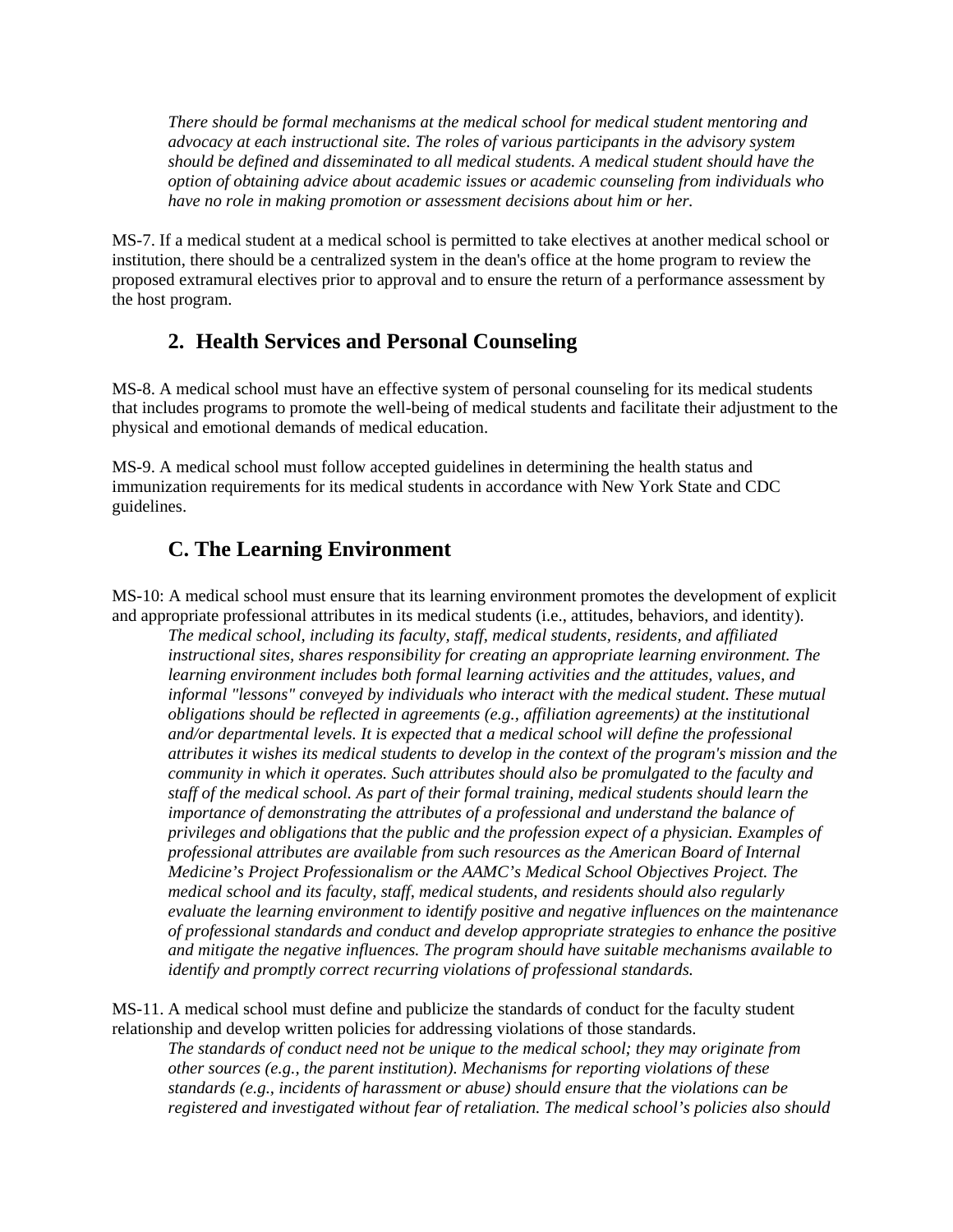*specify mechanisms for the prompt handling of such complaints and support educational activities aimed at preventing inappropriate behavior.* 

MS-12. A medical school must publicize to all faculty and medical students its standards and procedures for the assessment, advancement, and graduation of its medical students and for disciplinary action.

MS-13. A medical school must have a fair and formal process in place for taking any action that may affect the status of a medical student.

*The medical school's process should include timely notice of the impending action, disclosure of the evidence on which the action would be based, an opportunity for the medical student to respond, and an opportunity to appeal any adverse decision related to promotion, graduation, deceleration, or dismissal.* 

MS-14. Medical student educational records at a medical school must be confidential and made available only to those members of the faculty and administration with a need to know, unless released by the medical student or as otherwise governed by laws concerning confidentiality.

MS-15. A medical student enrolled in a medical school must be allowed to review and challenge his or her records if he or she considers the information contained therein to be inaccurate, misleading, or inappropriate.

## **III. FACULTY**

FA-1. A medical school must have a sufficient number of faculty members in the subjects basic to medicine and in the clinical disciplines to meet the needs and missions of the program.

In determining the number of faculty needed for the medical school, the program should consider *the other responsibilities that its faculty may have in other academic programs and in patient care activities required to conduct meaningful clinical teaching across the continuum of medical education.* 

FA-2. A member of the faculty in a medical school must have the capability and continued commitment to be an effective teacher.

*Effective teaching requires knowledge of the discipline and an understanding of curricular design and development, curricular evaluation, and methods of instruction. Faculty members involved in teaching, course planning, and curricular evaluation should possess or have ready access to expertise in teaching methods, curricular development, program evaluation, and medical student assessment. Such expertise may be supplied by an office of medical education or by faculty and staff members with backgrounds in educational science.* 

*Faculty involved in the development and implementation of a course, clerkship (or, in Canada, clerkship rotation), or larger curricular unit should be able to design the learning activities and corresponding student assessment and program evaluation methods in a manner consistent with sound educational principles and the institution's stated educational objectives.* 

*A community physician appointed to the faculty of a medical school, on a part-time basis or as a volunteer, should be an effective teacher, serve as a role model for medical students, and provide insight into contemporary methods of providing patient care.* 

FA-3. A faculty member of a medical school should receive regularly scheduled feedback on his or her academic performance and progress toward promotion and, when applicable, tenure.

*Feedback should be provided by departmental leadership programmatic leadership, or institutional leadership.*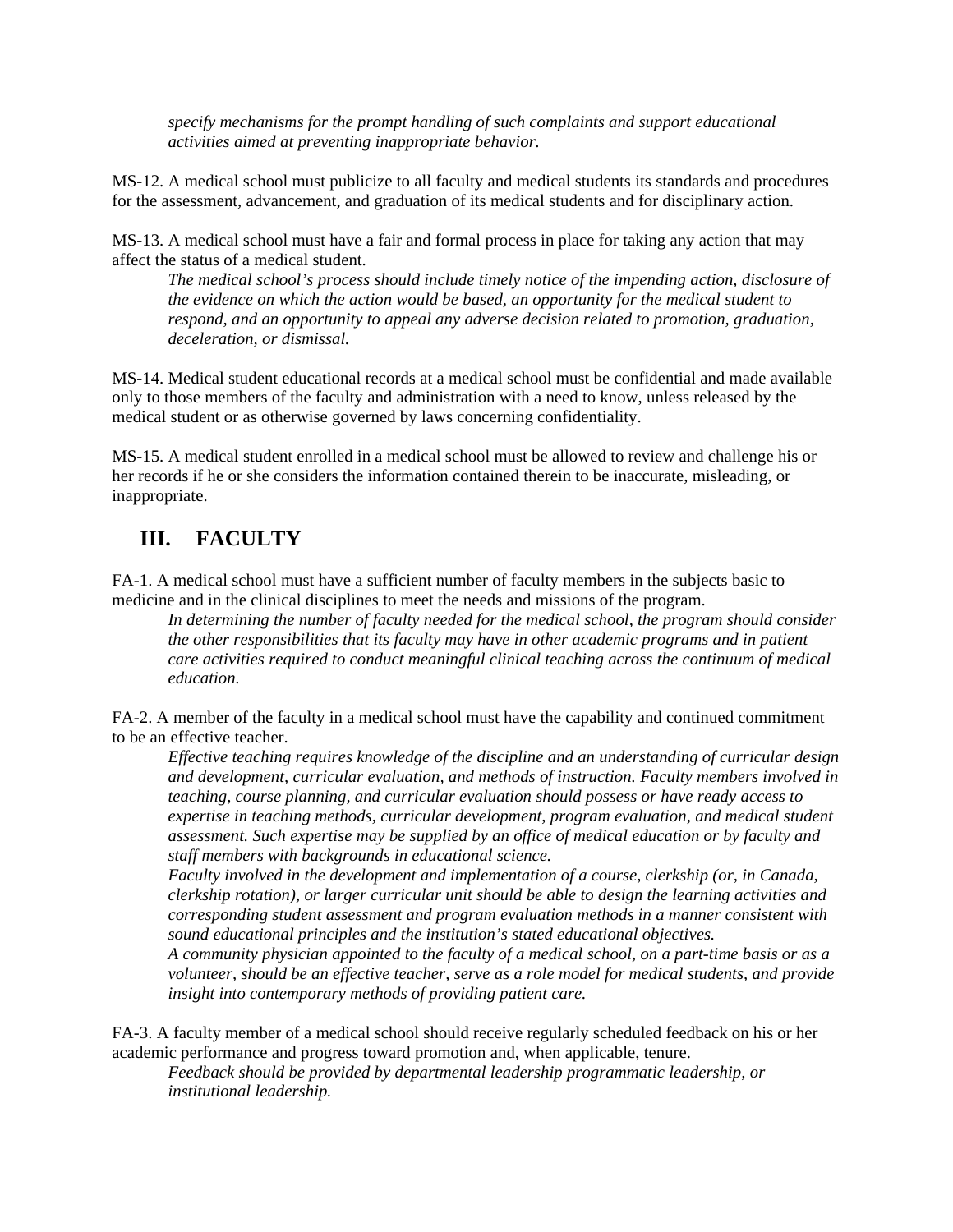FA-4. All faculty of a medical school should be provided with opportunities to develop their skills as undergraduate medical educators. Educator skills development must be provided by the medical school at all sites in which students participate in the clinical programs of a medical school.

# **V. EDUCATIONAL RESOURCES**

ER-1. A medical school must have, or be assured the use of, buildings and equipment appropriate to achieve its educational and other goals.

*The facilities of the medical school should include offices for faculty, administrators, and support staff; laboratories and other space appropriate for the conduct of research; medical student classrooms and laboratories; lecture hall(s) sufficiently large to accommodate a full year's class and any other students taking the same courses; space for medical student use, including medical student study space; space and equipment for library and information access; and space for the humane care of animals when animals are used in teaching or research.* 

ER-2. A medical school must have, or be assured the use of, appropriate resources for the clinical instruction of its medical students.

*The clinical resources at the medical school should be sufficient to ensure thebreadth and quality of ambulatory and inpatient teaching. These resources include adequate numbers and types of patients (e.g., acuity, case mix, age, gender) and physical resources.* 

ER-3. Each hospital or other clinical facility of a medical school that serves as a major instructional site for medical student education must have appropriate instructional facilities and information resources.

*Appropriate instructional facilities at each hospital or other clinical facility include areas for individual medical student study, conferences, and large group presentations (e.g., lectures). Sufficient information resources, including library holdings and access to other library systems, must either be present in the hospital or other clinical facility or readily available in the immediate vicinity. A sufficient number of computers must be readily available that allow access to the Internet and to other educational software. Call rooms and lockers, or other secure space to store personal belongings, should be available for medical student use.* 

ER-4. Required clerkships at a medical school should be conducted in health care settings in which resident physicians in accredited programs of graduate medical education, under faculty guidance, participate in teaching the medical students.

*It is understood that, at some medical schools, there may not be resident physicians at some community hospitals or community clinics or the offices of community-based physicians.In those cases, medical students must be directly supervised by attending physicians.* 

ER-5. A medical school must have written and signed agreements in place with its clinical affiliates that define, at a minimum, the responsibilities of each party related to the educational program for medical students.

*Written agreements are necessary with hospitals that are used regularly as inpatient sites for core clinical clerkships (or, in Canada, clerkship rotations). Additionally, agreements may be warranted with other instructional sites that have a significant role in the clinical education program.* 

*Agreements should address, at a minimum, the following topics:* 

*-The assurance of medical student and faculty access to appropriate resources for medical student education.*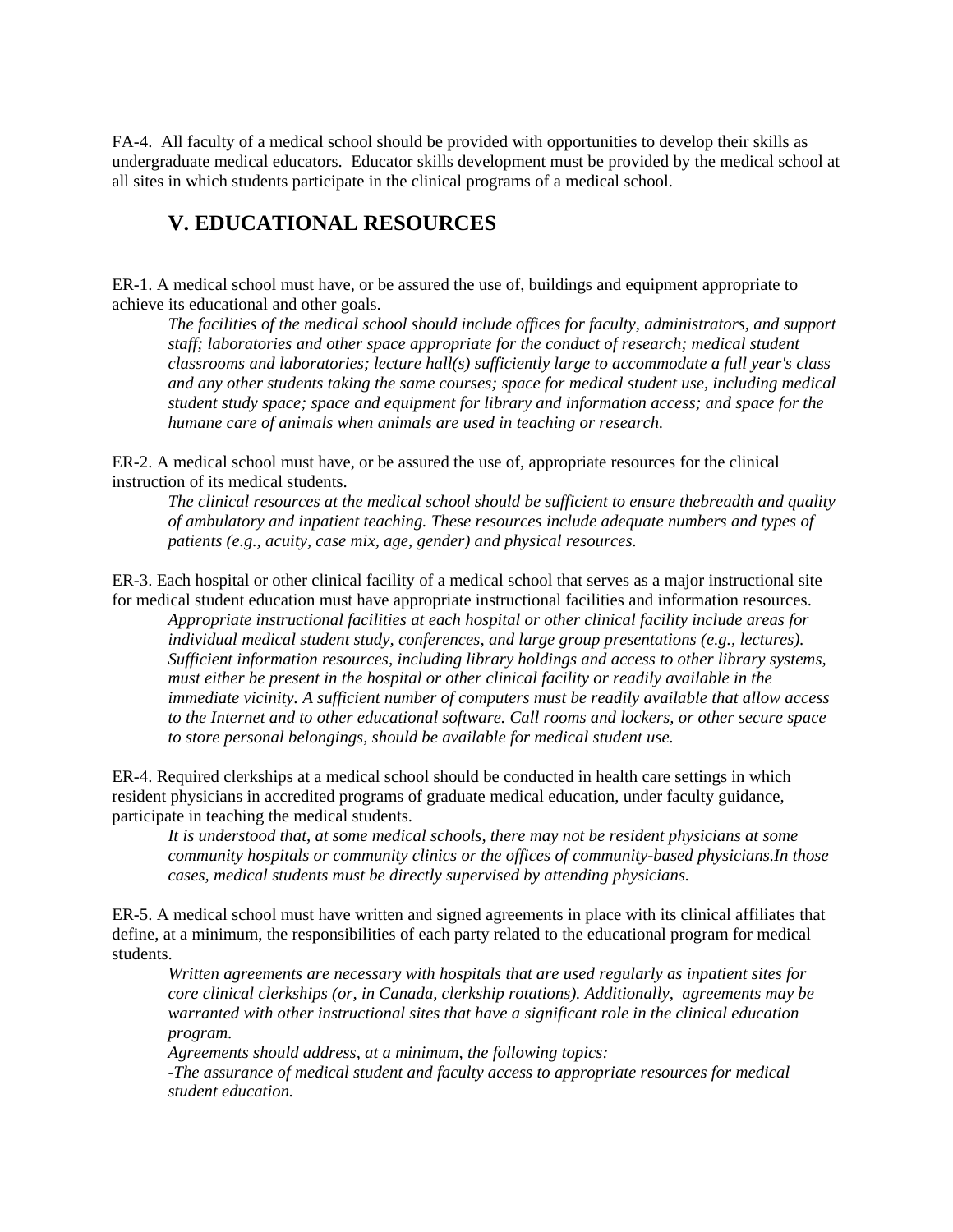*-The primacy of the medical school over academic affairs and the education/assessment of medical students.* 

*-The role of the medical school in the appointment and assignment of faculty members with responsibility for medical student teaching.* 

*-Specification of the responsibility for treatment and follow-up when a medical student is exposed to an infectious or environmental hazard or other occupational injury.* 

*If department heads of the medical school are not also the clinical service chiefs at affiliated institutions, the agreement must confirm the authority of the department head to ensure faculty and medical student access to appropriate resources for medical student education. The medical school must inform the Education Department of anticipated changes in affiliation status of the program's clinical facilities.* 

ER-6. In the relationship between a medical school and its clinical affiliates, the educational program for medical students must remain under the control of the program's faculty at each instructional site. *The responsibility of the clinical facility for patient care should not diminish or preclude* 

*opportunities for medical students to undertake patient care duties under the appropriate supervision of the medical school's faculty, instructors, and preceptors.* 

ER-7. An institution that provides a medical school must provide ready access to a well maintained resource center sufficient to support its educational and other missions.

*Students, faculty, and others associated with an institution that provides a medical school should have physical or electronic access to the current and prior volumes of leading biomedical, clinical, and other relevant periodicals, self-instructional materials, and any other information resources required to support the institution's missions, including the educational program..*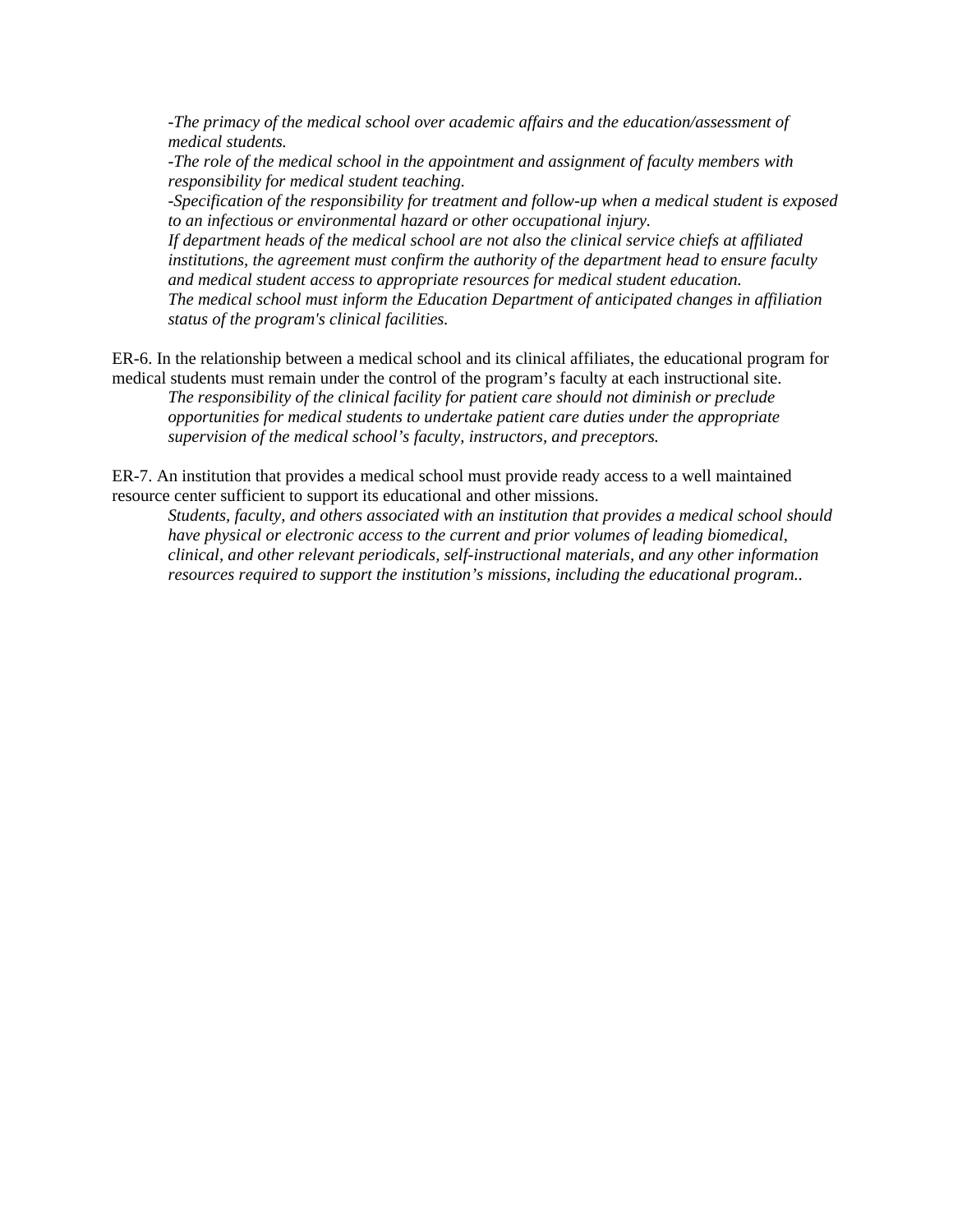## **SELF STUDY**

The self-study is a critical and integral part of the approval process. Self-study is a systematic process of institutional and programmatic self-assessment and used, in part, in preparation for the State Education Department review, site visit and evaluation for approval process. Self-study is an important part of the process of institutional and program improvement, and will be an ongoing activity required by the Education Department. A successful self-study will provide valuable information that may be used for modification and improvement of the educational program. Prior to a provisional or a full on-site visit, each institution that provides a medical school will complete and submit a self-study report. An institution that provides a medical school seeking approval for long term clerkships in New York should initiate the self-study process at least twelve (12) months before the scheduled site visit. Completed self-study reports must be sent to the Education Department at least sixty (60) days prior to the scheduled date of full and provisional on-site visits.

#### **Guidelines for the Self-Study Process**

The self-study must represent a factual picture, which demonstrates that the institution that provides a medical school can discriminate between the significant features of its education program and the less important details of its operations. It must be a critical and objective appraisal of the institution that identifies a medical school's weaknesses and problems, as well as its strengths, based on a careful analysis of the facts that are presented. The self-study must be a unified study that shows the relationship of the various activities of the institution that provides a medical school to its avowed purposes. A self-study presented on a standard-by-standard basis can demonstrate compliance with Approval Standards.

The self-study should be adequate in length to summarize the factual material and the interpretations or judgments based on them. However, the self-study report must contain, at a minimum, the following topics: historical overview of the institution; organization of the selfstudy process; mission and objectives of the institution; organization of the institution that provides a medical education program; facilities; faculty; students; academic resources; instructional program; evaluations; recent accomplishments and current concerns; achievement of its graduates in relation to the mission of the institution that provides a medical school; and should also include a statement of and plan for future curricular, staff, student, financial support services, and physical plant development.

Review and comment on the self-study by the institutional community helps to affirm that the document represents the views of the faculty, students, and staff. As noted above, the essential purpose of the self-study is to assess the results – the outcomes – of the institution that provides a medical school's efforts in pursuit of its mission and goals. Whereas mission and goals statements indicate the desired outcomes, the institution that provides a medical school should stipulate the specific criteria by which outcomes are assessed to validate outcome attainment.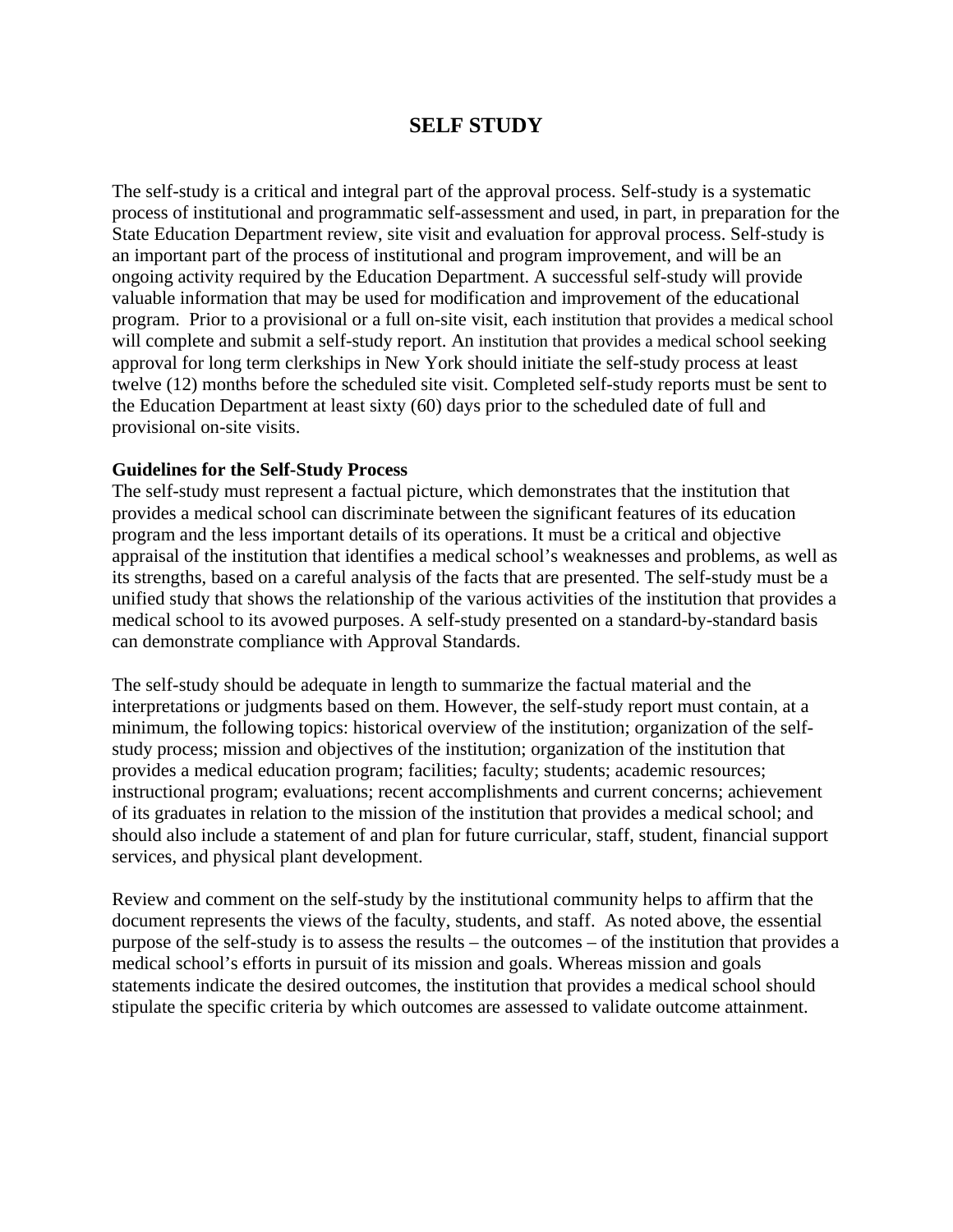# **The Annual Report**

The Education Department will require, in September of each year, an annual report. The annual report must contain, at a minimum, the following information:

- o the number of students in current classes as compared to the number of students attending during the last evaluation cycle;
- o the number of students decelerated, dismissed, on leave, or on academic probation
- o new and terminated affiliation agreements;
- o 5-year trends on benchmarks(such as USMLE) of student success applied to the entire class;
- o numbers of students entering NYS for required clerkships of 12+ weeks over the last two years of their medical school training;
- o the number of students securing accredited PGY1 positions in the US or Canada;
- o instructional sites for basic and clinical education;
- o all licensed institutions with which the medical school has affiliation agreements; and
- o progress reports regarding compliance when Approval Standards are determined not met

The annual report will be reviewed by the Committee. The Committee's action on the annual report will be:

- o Accept the report
- o Decline to accept the report as fulfilling the requirement, in which case the Committee will recommend to the Deputy Commissioner the action that should be taken
- o Accept the Progress Report in the Annual Report as requirements being met
- o Determine the Progress Report in the Annual report as not meeting the requirements and recommend to the Deputy Commissioner the action that should be taken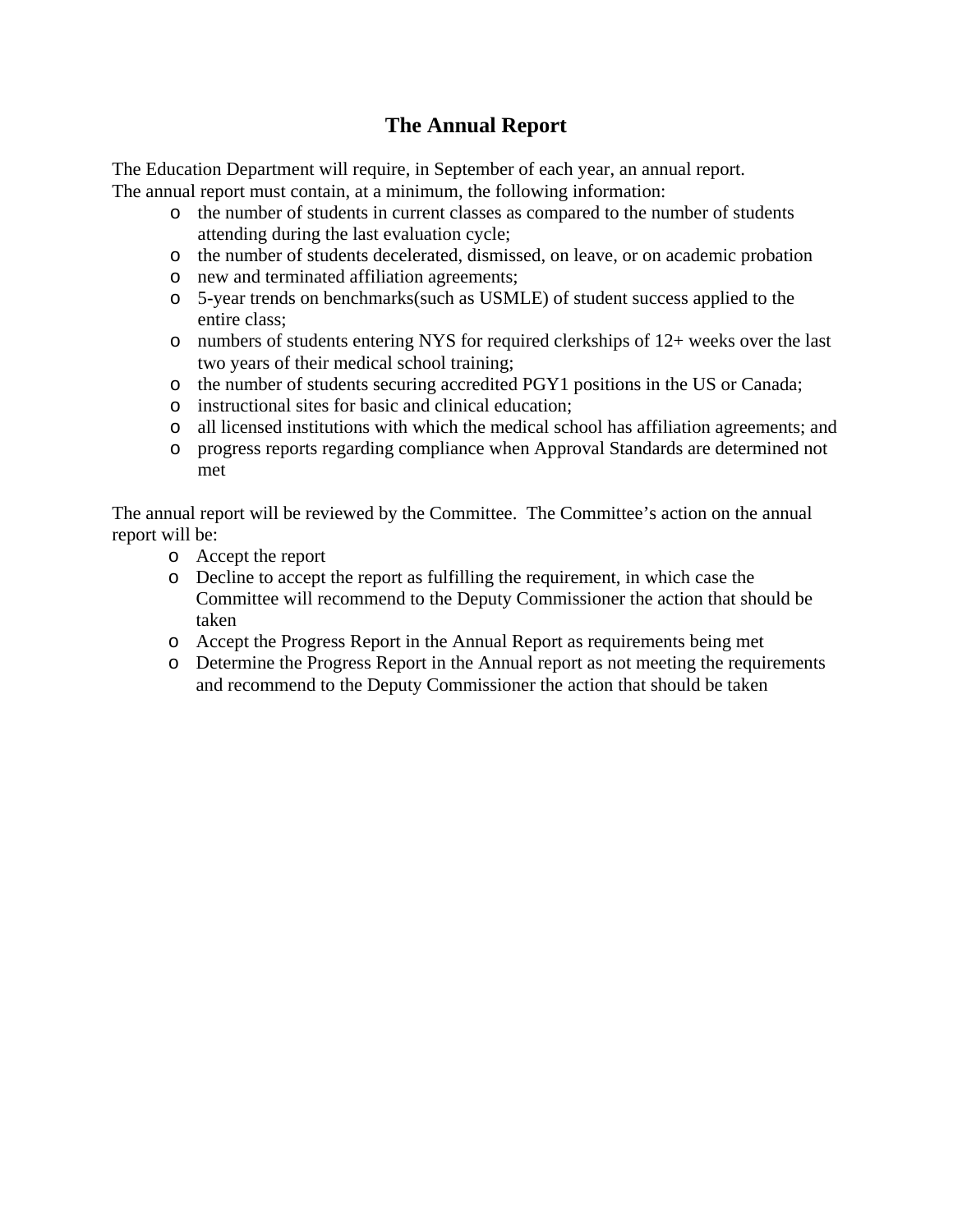# **Review Instrument**

Example of a Standard, its review instrument, the use of the self study to indicate compliance, and the validation on site visit:

| $IS-2$                          | A medical school should be, or be part of, an institution legally authorized<br>under applicable law to provide medical school leading to the first medical degree in the<br>country where the school is located. |                                                                   |
|---------------------------------|-------------------------------------------------------------------------------------------------------------------------------------------------------------------------------------------------------------------|-------------------------------------------------------------------|
| $IS-2$ :                        | Documents to review for verifying compliance, Standard                                                                                                                                                            | Interviews to conduct for verifying<br>compliance, Standard IS-2: |
| <b>Current Findings (Only):</b> |                                                                                                                                                                                                                   |                                                                   |

**Standard IS-2Met** \_\_\_\_\_ **Standard IS-2Not Met \_\_\_\_\_**

**Check all that apply and write below:** 

**Requirement/Recommendation/Commendation:**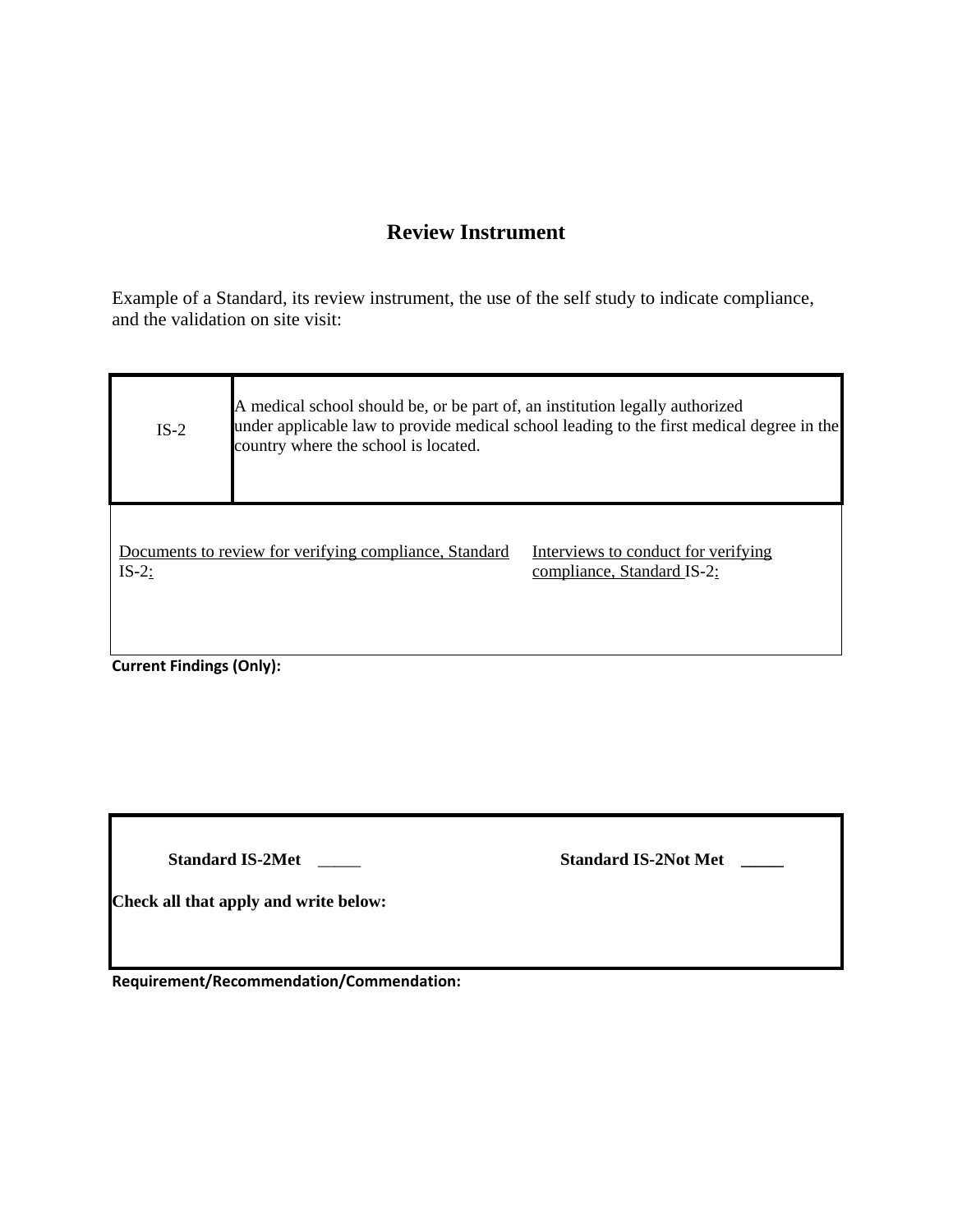# **Regents Advisory Committee on Long-Term Clinical Clerkships**

A medical school that seeks to have its students be eligible to undertake "long-term clinical clerkships" (an aggregate of more than 12 weeks of required or elective clinical training over 2 years) in New York State hospitals must be approved by the Board of Regents. The approval process involves programmatic review and evaluation; it is not consultative and does not confer "accreditation".

The Regents Advisory Committee on Long-Term Clinical Clerkships (hereinafter, the "Advisory Committee") is appointed by the Board of Regents, it serves in a consultative and advisory capacity to the Regents on matters pertaining to the standards and process for approving international medical schools for the purpose of allowing their students to undertake long-term clinical clerkships in New York State. It acts to assure the Regents, the New York State Board for Medicine, and the public that such medical schools, which are not accredited by the Liaison Committee on Medical Education (LCME), The Commissioner on Osteopathic College Accreditation (COCA), or the Committee on Accreditation of Canadian Medical Schools (CACMS), are providing high quality pre-doctoral medical education, and that the medical education provided by those schools particularly the long-term clinical clerkships performed by their students in New York State, is in the public interest.

Approval is based upon the applicant medical school's demonstration that they meet the standards contained in the New York State Approval Standards for International Medical Schools Seeking Long-Term Clinical Clerkships (hereinafter, the "Approval Standards") and the applicable NYS regulations. The foundation of the standards are three fundamental principles: 1. the medical school is engaged in continual self-study, self-analysis, and quality improvement; 2. the medical education program has adequately prepared the medical student for clinical clerkships; and 3. the graduates of the medical school exhibit the general competencies of physicians prepared for the next stage of their training.

In order to attempt to have consistent language in this process, the following definitions will be used:

**Medical School** shall mean an institution that offers a post secondary education program leading to an M.D. or other primary medical degree or a D.O. degree and which prepares graduates for the practice of medicine.

**Assess and assessment** will be used to refer to evaluation of medical student performance.

**Evaluate and evaluation** will refer to measures of faculty, program, course, curriculum, and clerkship rotations.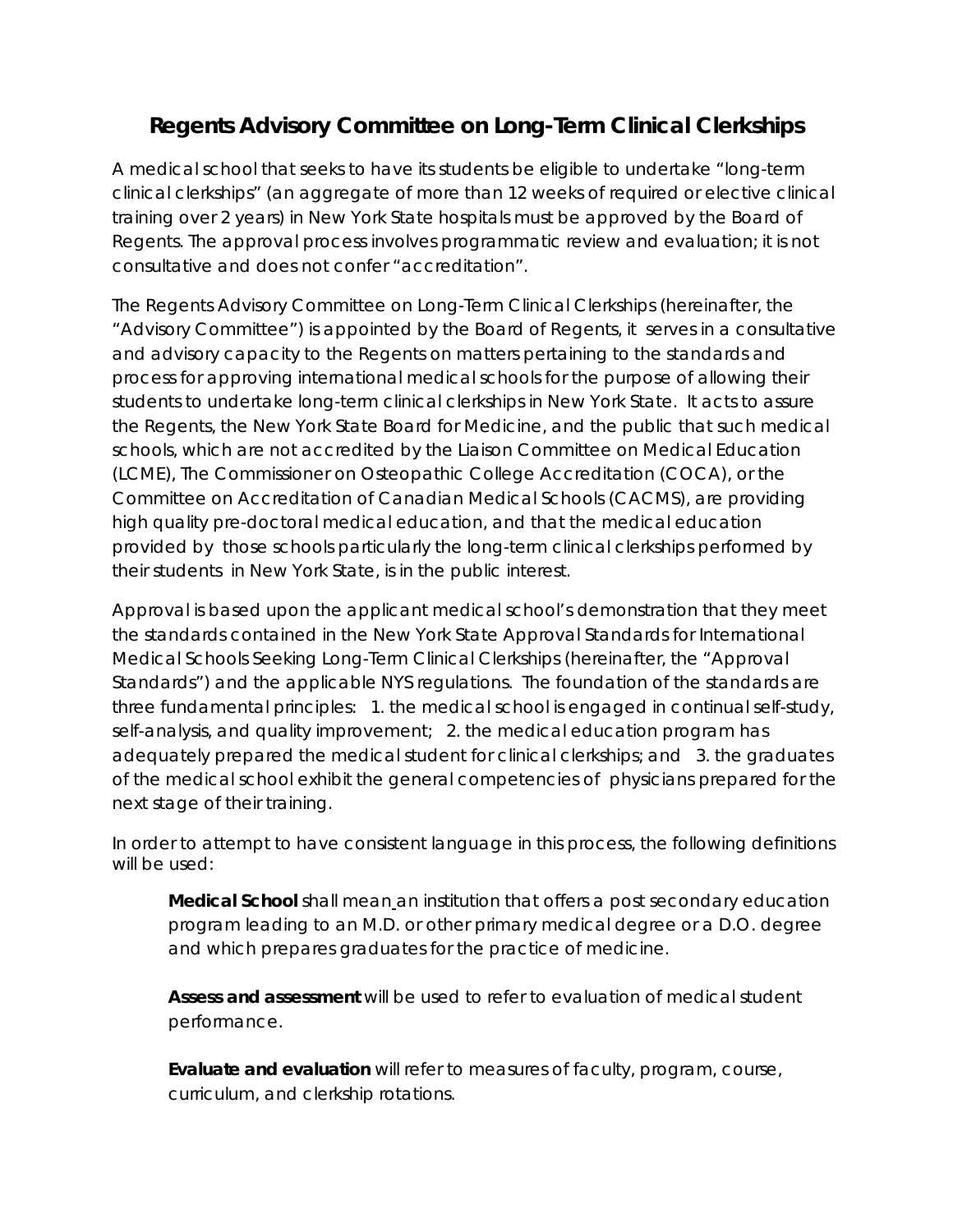**Clerkships and clerkship rotations** will mean clinical experiences taken for credit, whether required or elective. Long-term clinical clerkship shall mean a clinical clerkship, taken for credit which, in the aggregate of all clerkship experience received during two academic years, exceeds 12 weeks.

**Approval Standards** will refer to the New York State Approval Standards for International Medical Schools Seeking Long-Term Clinical Clerkships.

**Faculty** shall mean individuals approved by the medical school to provide medical education for its students.

The purpose of the process outlined below is to determine whether a school meets the Approval Standards. The steps for initial application for, or renewal of, approval are as follows:

- 1. Each applicant will be required to submit a self-study.
- 2. At least two members of the Advisory Committee will review the application, each one independent of the other, each providing a report. The two members may request additional information from the school through the Executive Secretary of the Board of Medicine, who is responsible for generating any letters, correspondence, or reports throughout the process. The written reports will be given only to the Executive Secretary of the Board of Medicine.
- 3. When the self-study is considered complete in that both Advisory Committee members assigned to review the application have determined that the self-study has adequately addressed all of the Approval Standards, a site visit will be scheduled.
- 4. Should the two Advisory Committee members assigned to review the application disagree as to the adequacy of the application, the reports will be presented to the full Advisory Committee for review and determination as to whether or not a site visit should be scheduled.
- 5. The State Board for Medicine will develop and maintain a list of qualified site visitors. The Advisory Committee will select an appropriate site review team of no less than three members from that list for each validation visit. Additional site visitors may be assigned if there are multiple training sites.
- 6. During the site visit, the medical program will be reviewed to validate the representations contained within the self-study. The medical program will bear the burden of demonstrating satisfactory compliance with the Approval